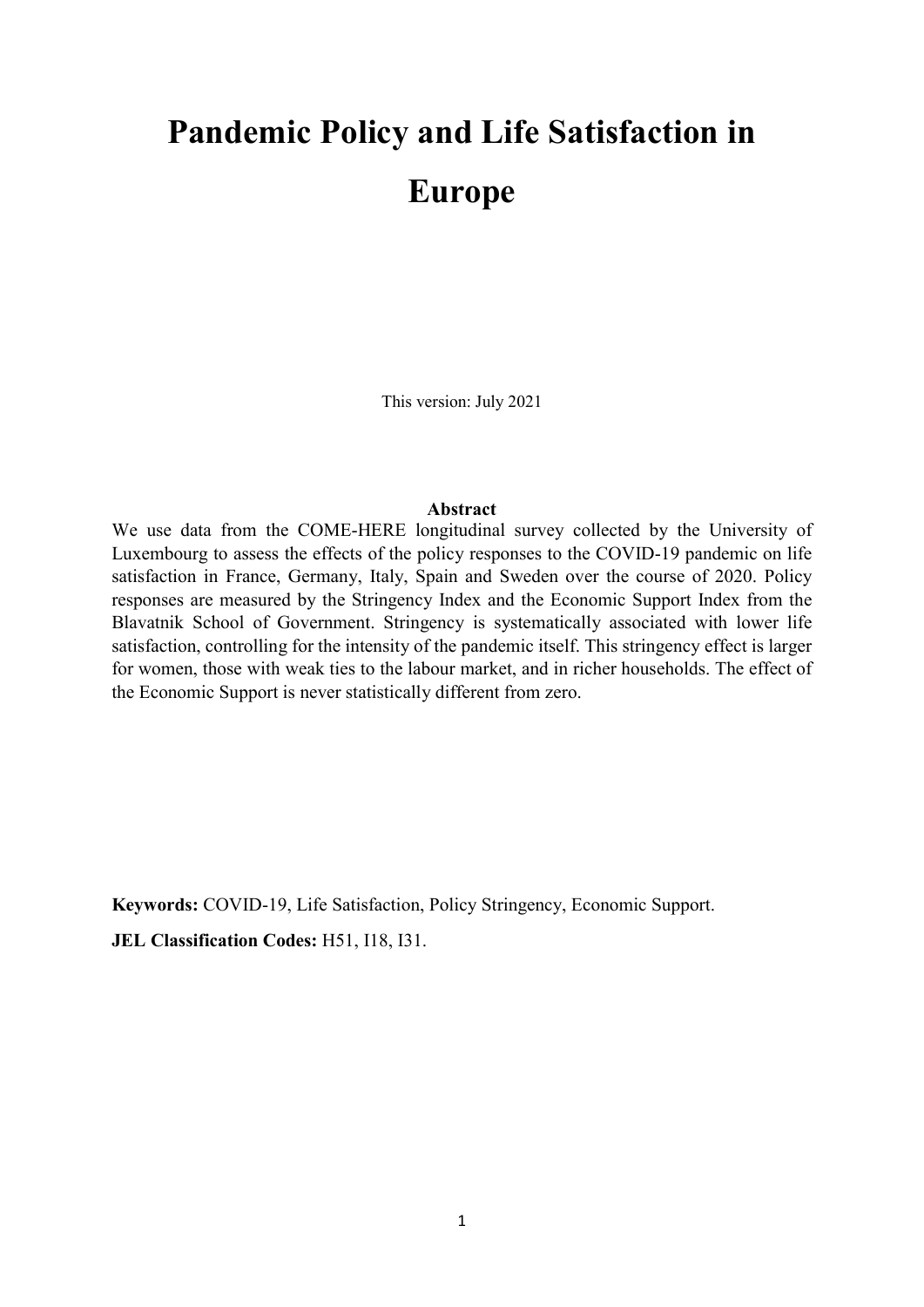#### 1. Introduction

The COVID-19 pandemic has drastically changed our lives. These have for example become much more sedentary (with less physical activity and more screen time) everywhere in the world (Hu et al., 2020, Kumari et al., 2020, Medrano et al., 2020, and Giuntella et al., 2021). On the labour market, unemployment and job insecurity have been on the rise, while working time has fallen (Adams-Prassl et al., 2020, Beland et al., 2020, Bottan et al., 2020, and Guven et al., 2020). Brewer and Gardiner (2020) use the Resolution Foundation's Coronavirus Survey, a cross-section dataset of 6,000 UK adults in early May 2020, to show that the probability of reporting lower household income has risen. In Belot et al. (2021), crosssection data from China, Japan, South Korea, Italy, the UK and the US in April 2020 (around 1,000 respondents per country) reveals that the youngest were more likely to experience drops in household income.

Aknin *et al.* (2021) review the growing literature on the consequences of living through the COVID-19 pandemic on mental health and subjective wellbeing. They conclude that the pandemic has triggered a rise in mental-health issues, while the evidence on cognitive wellbeing measures is more nuanced. Although overall 2020 wellbeing trends certainly partly reflect the spread of COVID-19 itself, we here focus on the well-being consequences of governmental policy responses. Using the Gross National Happiness Index derived from Twitter, Greyling et al. (2021) uncover a negative and significant well-being effect of lockdown measures in New Zealand, Australia and South Africa. Using a combination of difference-in-differences regressions and regression-discontinuity designs, Brodeur *et al.* (2021) show that the lockdown measures in Western Europe had a negative impact on a number of aspects of wellbeing, as measured by topic searches in Google Trends. The effect in the US, however, is positive. The difference between Western Europe and the US is argued to reflect timing of the measures, with the US locking down later (and the well-being effect of lockdown also being positive in the "later-lockdown" countries in Europe: Ireland, Portugal and the UK).

Some work has appealed to individual-level data. Fancourt et al. (2020) consider lockdown and mental health in the UK, using a longitudinal observational study (the UCL COVID-19 Social Study). They find that depression and anxiety levels fell during the weeks following the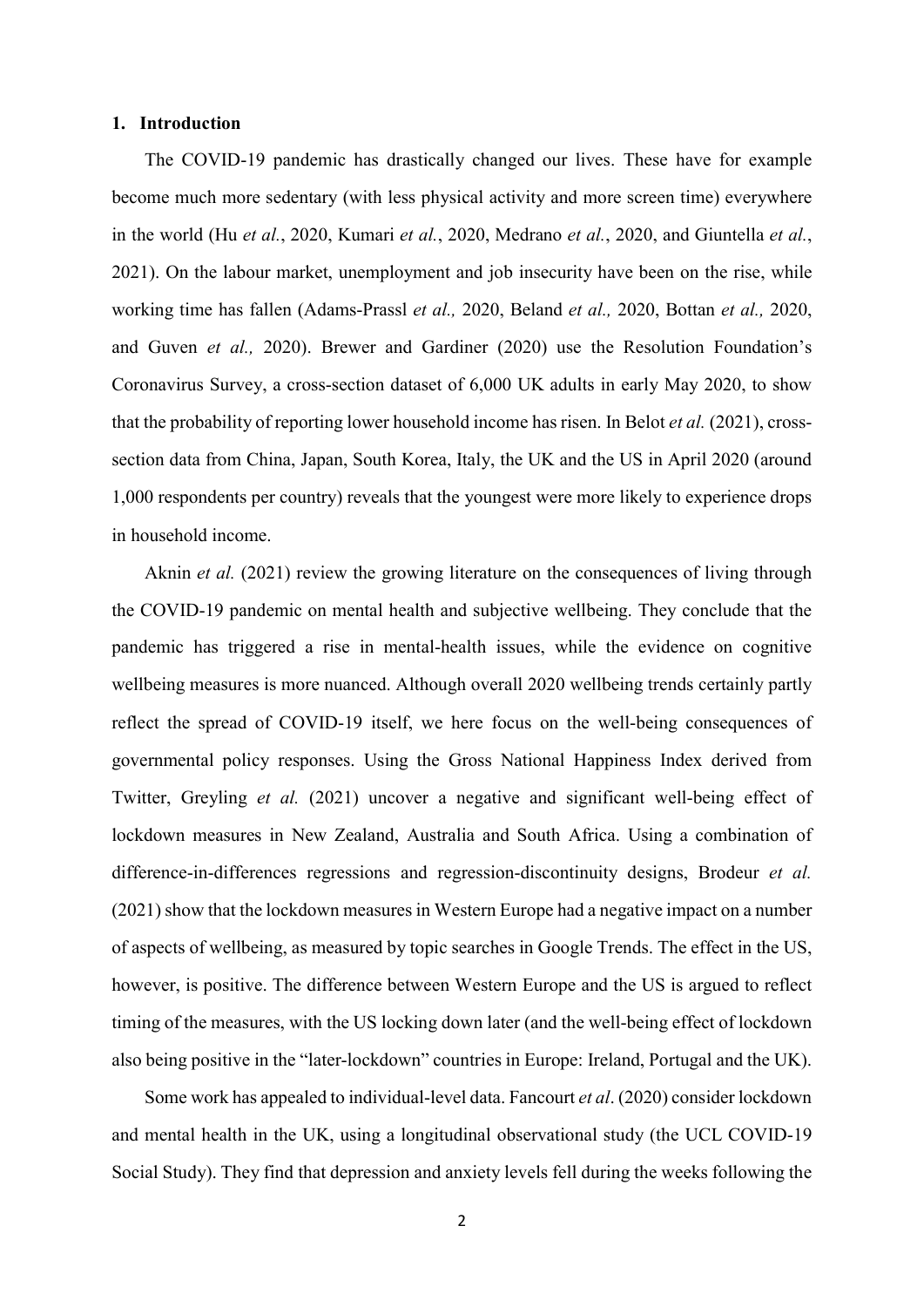lockdown introduction. Based on the high-frequency USC Understanding Coronavirus in America Study, Banks et al. (2021) show a reduction in the prevalence of anxiety, depression and other mental-health measures such as self-perceived stress following the lockdown of April 2020. On the contrary, Sibley *et al.* (2020) find worse mental health after the introduction of lockdown in panel data from New Zealand. Combining the German Job Search Panel (a longitudinal survey of employed job seekers registered at the Federal Employment Agency) and an event-study design, Schmidtke et al. (2021) find that the first federal lockdown in Germany during March and April 2020 reduced life satisfaction, affective wellbeing and mental health. To our knowledge, there has not been work explicitly relating subjective wellbeing to the changing government pandemic policy responses within different countries using panel data throughout 2020. This is what we do here, exploiting the changes in governments' pandemic policy responses over time across five European countries. We consider both the stringency of lockdown measures and the economic support provided by governments, which we match to life-satisfaction scores in France, Germany, Italy, Spain, and Sweden from a large panel survey covering over 8,000 individuals.

Controlling for the evolution of the pandemic itself (via the 4-week average number of daily deaths), our panel analysis reveals that more-stringent policies significantly reduce life satisfaction. In line with the literature suggesting rising gender inequality during the pandemic, this drop in life satisfaction from confinement is larger for women. It is also larger for respondents with the weakest ties to the labour market, and for those with relatively high income. The former is consistent with greater feelings of job insecurity caused by the labourmarket disruption from lockdown, while the latter may reflect the restrictions on certain types of leisure consumption that are more prevalent among the better-off (for example, international tourism, restaurants and theatre).

On the contrary, there is no evidence of a link between the generosity of economic support and life satisfaction. This insignificance could indeed be read as showing that government economic support did not make any mark on subjective wellbeing. However, the incomesupport schemes implemented throughout 2020 did not evolve at random. In particular, they were designed to increase household incomes (Clark *et al.*, 2021*b*) relative to the case with no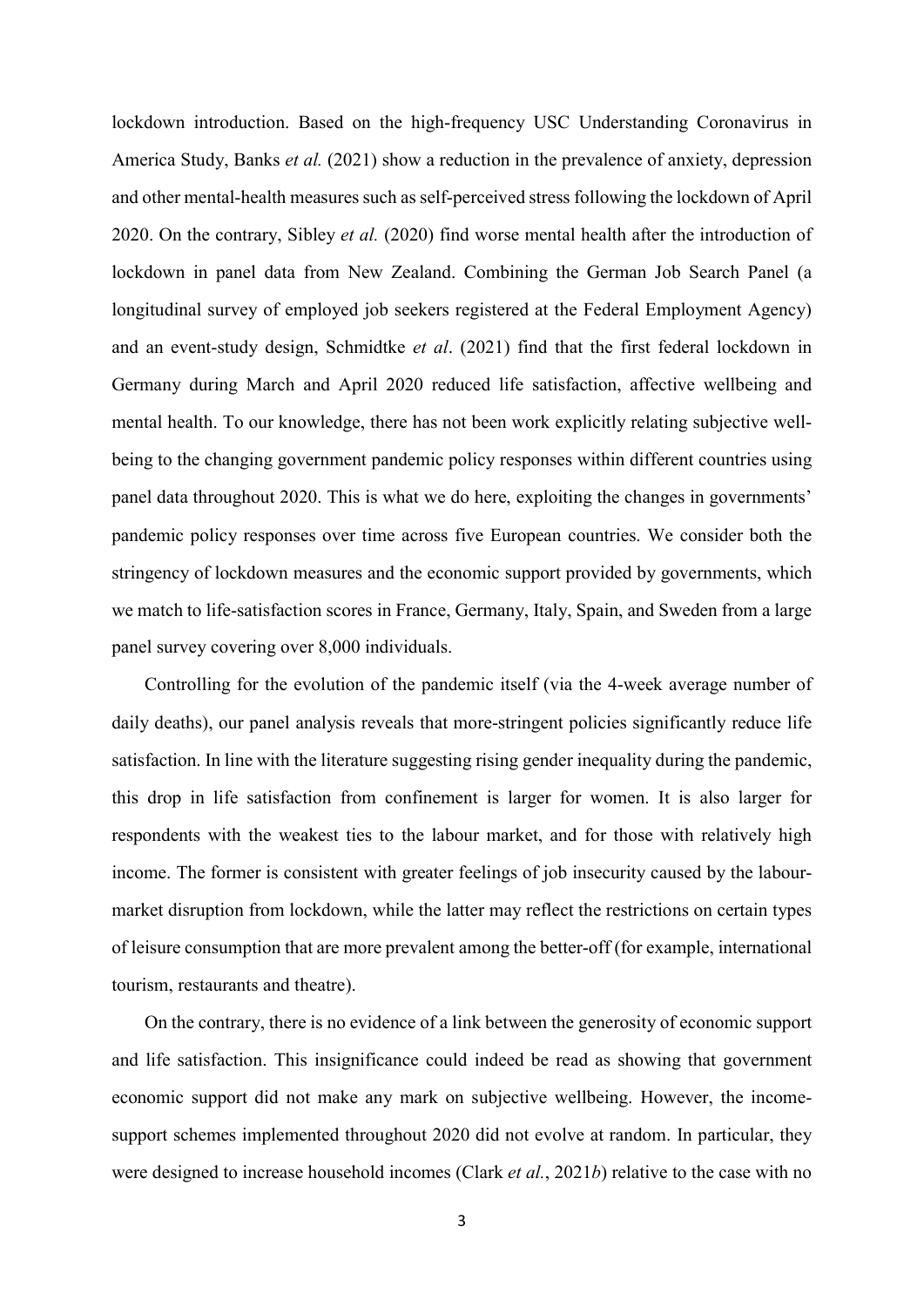intervention. By compensating for the income losses caused by lockdown stringency, economic support helped keep individuals' economic resources at their non-lockdown level. Our regressions then compare "normal" income to lockdown income plus compensation; with these two being fairly similar by design we may not expect to uncover a significant relationship with life satisfaction.

The remainder of the paper is structured as follows. Section 2 describes the data and the empirical strategy. Section 3 then estimates the effects of governmental policy responses to COVID-19 on life satisfaction, and identifies those who have been more-strongly affected. Last, Section 4 concludes.

# 2. Data and empirical strategy

#### 2.1. Data

-

The data we use here comes from the ongoing COME-HERE (COVID-19, MEntal HEalth, REsilience and Self-regulation) survey collected by the University of Luxembourg. The survey was conducted with Qualtrics to produce representative samples of adults (aged 18 or over) in France, Germany, Italy, Spain and Sweden.<sup>1</sup> Respondents were asked to complete an on-line questionnaire that takes approximately 20 minutes. The survey collects information at both the individual and household levels, and is longitudinal. The first four waves of the COME-HERE survey were conducted around late April, early June, early August, and late November 2020. At least four more waves are planned to take place in 2021.

More than 8,000 individuals responded to the first survey wave, and were then invited to take part in the subsequent waves. Over 80% of Wave One respondents participated in at least one other survey wave, with 45% participating in all four. The survey collects detailed information on individuals' living conditions and mental health during the pandemic, as well as identifying recent changes and events in their lives. The survey also includes standard

<sup>&</sup>lt;sup>1</sup> Stratification ensured that the data is representative in terms of gender, region, and age. Ethics approval was granted by the Ethics Review Panel of the University of Luxembourg.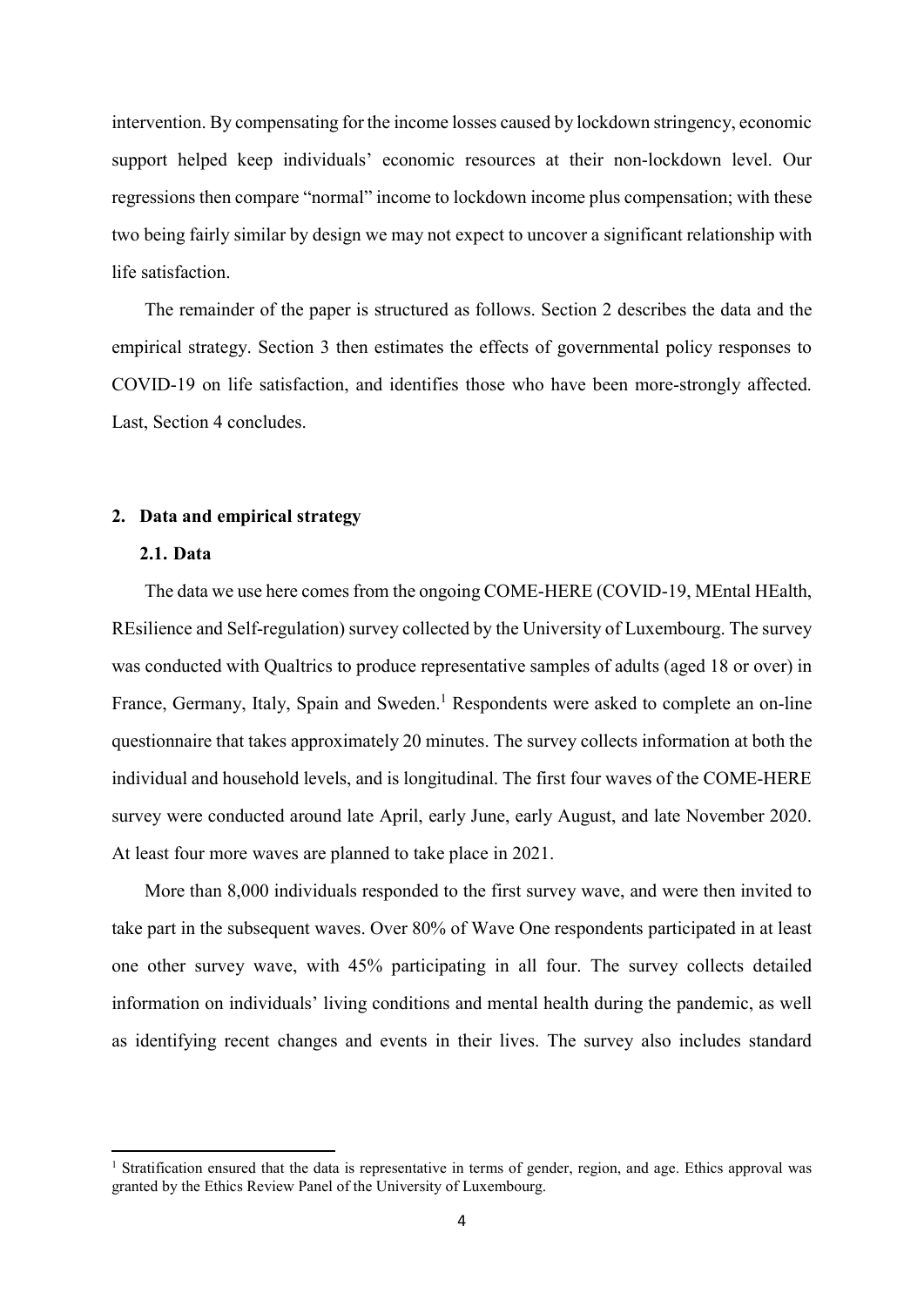sociodemographic characteristics such as age, gender, education, labour-force status, and country and region of residence.

In each survey round, respondents replied to the following life-satisfaction question "Overall, in the past week, how satisfied have you been with your life?" using a standard 11 point Likert scale. Life satisfaction is one of the most common cognitive measures of wellbeing. An extensive empirical literature has suggested that life satisfaction, and wellbeing questions more generally, constitutes a valid measure of individual utility (see Clark, 2016, for a detailed review of this literature). Life satisfaction questions allow each individual to put their own weights on each dimension of their lives that they consider as relevant to produce an overall summary score. While wellbeing questions are subjective, their validity has been addressed by showing that their responses are correlated with physiological expressions of emotions and brain activity (Urry et al., 2004) as well as with future behaviours, such as marital break-up (Guven et al., 2012), job quits (Clark, 2001), productivity (Oswald et al., 2015) and voting (Liberini et al., 2017, and Ward, 2020). Subjective wellbeing measures then contain useful information, in that one person who says that they are less satisfied with their job (for example) is more likely to quit it than another person with a higher satisfaction score. This cross-sectional correlation between well-being and behaviour underscores that the former is informative about individuals' unobserved real quality of life: at least to some extent, people mean what they say. Were subjective scores to be incomparable across individuals, no such relationship would be found.

The distribution of life satisfaction in the estimation sample that we will use below, the four 2020 waves of COME-HERE, appears in Figure 1. There is left-skew, as is often found in subjective variables. The mean level of life satisfaction is 6.3 on the 0-10 scale, and the modal response is 7.

#### 2.2. Empirical Strategy

We estimate the following equation via OLS with individual fixed-effects:

$$
LS_{ijt} = \alpha SI_{jt} + \beta ES_{jt} + \gamma COVID_{jt} + \delta X_{ijt} + \mu_i + \lambda_t + \epsilon_{ijt}.
$$
 (1)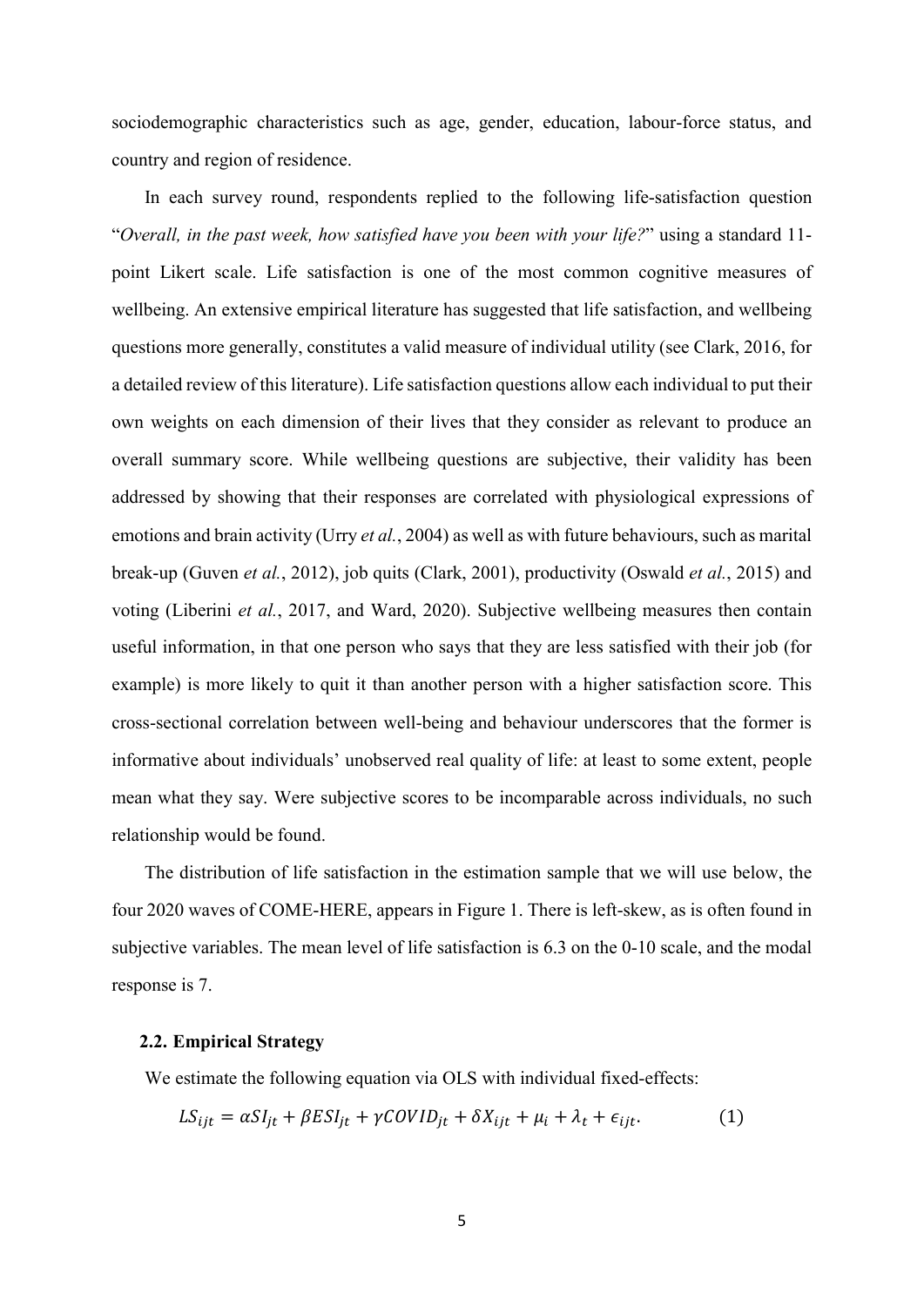Here  $LS_{ijt}$  is the life satisfaction of respondent *i* living in country *j* at time *t*.  $SI_{jt}$  and  $ESI_{jt}$ are, respectively, the Stringency Index and the Economic Support Index in country  $j$  at time  $t$ , which form part of the Oxford COVID-19 Government Response Tracker produced by the Blavatnik School of Government at the University of Oxford. Over one hundred students and staff members of the University of Oxford from every part of the world collect data from public sources to produce indices measuring policy responses to COVID-19 at the national level that are updated on a daily basis. The Stringency Index is composed of the nine following subindices, measuring various aspects of containment policies: "school closing", "workplace closing", "cancellation of public events", "restriction on gathering", "public transport closing", "stay-at-home requirements", "restriction on internal movement", "restriction on international travel" and "public information campaign". The Economic Support Index instead has only two components: "income support" and "debt relief". The first measures the extent to which governments provide their citizens with direct cash payments, universal basic income, or income support for those who lost their job or cannot work; the second pertains to governmental decisions to freeze the financial obligations of households (such as loan repayments). $2$ 

Both  $SI$  and  $ESI$  are rescaled so that they range from 0 to 100. A higher value of  $SI$ corresponds to a more-stringent country lockdown-style policy response to COVID-19. Equally, higher *ESI* scores reflect the country replacing a higher percentage of lost earnings and/or providing greater debt/contract relief in attempting to counterbalance the adverse economic effects of COVID-19 on individuals. As explained by the data producers (Hale *et al.*, 2020), these indices do not measure the effectiveness of a government's response in terms of outcomes but are rather synthetic measures of the intensity of government policy that can be compared cross-country and over time. In our main regressions,  $SI_{it}$  and  $ESI_{it}$  are the average index values over the two weeks prior to the interview date, and are standardised to have means

<sup>&</sup>lt;sup>2</sup> For more details, see www.bsg.ox.ac.uk/research/research-projects/coronavirus-government-responsetracker#data).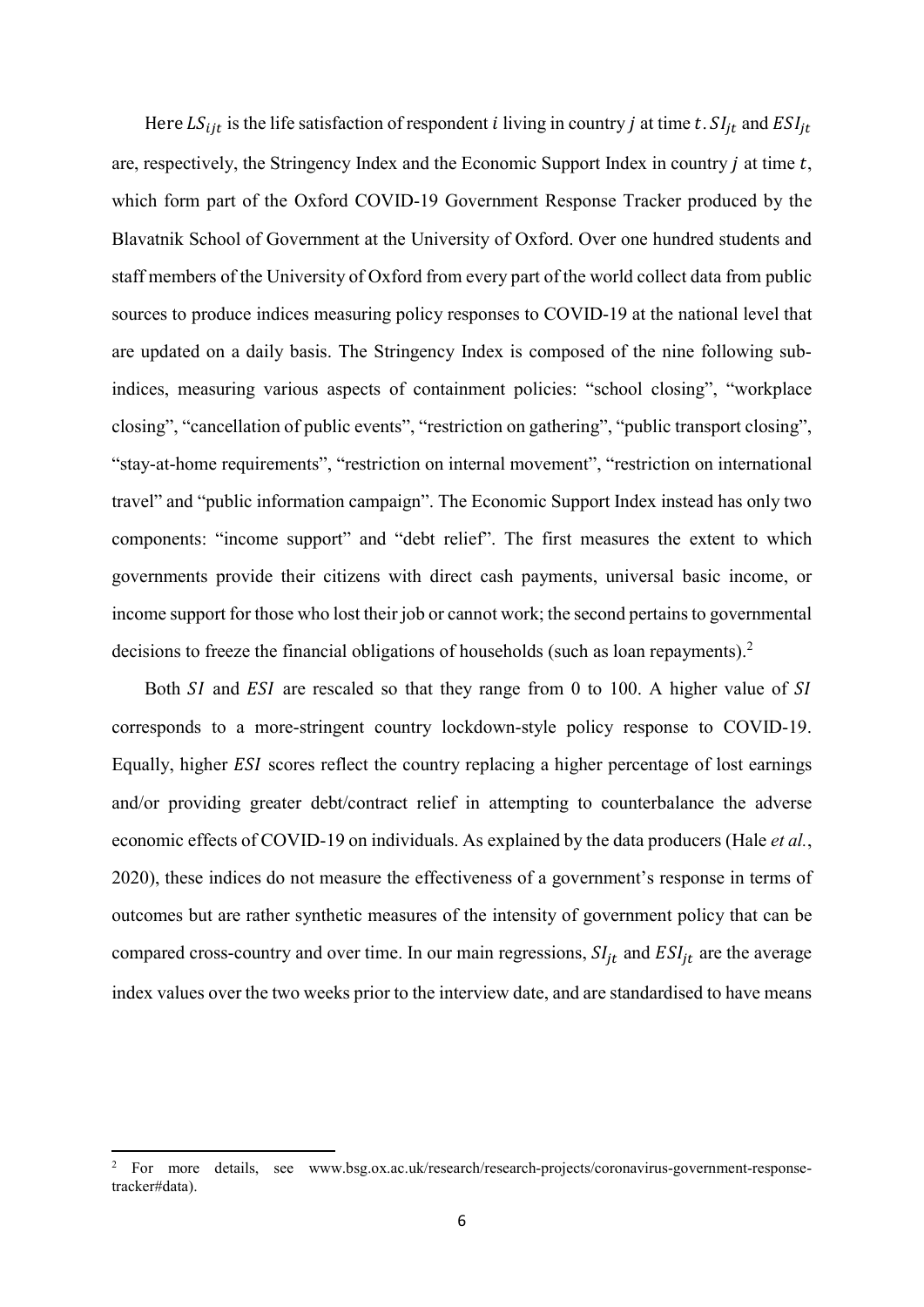of zero and standard deviations of one. We will show in the robustness checks that our results are similar when we calculate the index values over different time horizons.<sup>3</sup>

We do not have a strong prior about the sign of  $\alpha$ . Containment policies aim to limit the spread of the virus, with public-health benefits that likely contribute to wellbeing. However, at the same time they impose more sedentary lifestyles, restrict social interaction, and disrupt the economy. The net effect of  $\beta$  is also ambiguous. If the economic support provided by governments compensates the income losses produced by the pandemic,  $\beta$  will reflect the net effect of lower income that is then (partly) compensated. If income-support schemes fully compensate for losses, the net effect of  $\beta$  will depend on the relative importance of income losses and gains on wellbeing. If these are equal,  $\beta$  would then be zero; if on the contrary losses weigh more than gains (as in Boyce *et al.*, 2013, and De Neve *et al.*, 2018),  $\beta$  will be negative.

The  $SI_{it}$  and  $ESI_{it}$  policy variables are of course not random, and reflect the spread of COVID-19. With no other controls, the estimated coefficients on  $SI_{jt}$  and  $ESI_{jt}$  would be confounded by the omitted variable of the evolution of COVID-19 itself. We attenuate this bias by controlling for the extent of the pandemic,  $\text{COVID}_{jt}$ . Plausible candidates for  $\text{COVID}_{jt}$ are the total and daily number of COVID-19 cases and deaths (averaged over the previous two or four weeks). It is difficult to include all of these variables at the same time as they are very strongly correlated, and we control for only one measure in our main empirical model. The preferred  $\text{COVID}_{it}$  measure is identified in Tables A1 and A2 as that which best fits  $\text{SI}_{it}$  and  $ESI_{it}$  respectively, over the interview dates of the COME-HERE survey in 2020. In Table A1, for  $SI_{it}$ , this is the average number of daily deaths over four weeks ( $R^2 = 0.686$ ); for  $ESI_{it}$  in Table A2 it is the four-week average of the cumulative number of deaths since the beginning of the pandemic ( $R^2 = 0.320$ ). We will use four-week average daily deaths as our COVID<sub>it</sub> measure due to the better quality of the fit. The results are qualitatively similar when we use any of the other COVID-19 measures.

<sup>&</sup>lt;sup>3</sup> We have also checked for anticipation effects. To do so, we use future values of the indices as independent variables in our life-satisfaction regressions, controlling for the current index values at the interview date. None of these future values of the indices attracts significant estimates.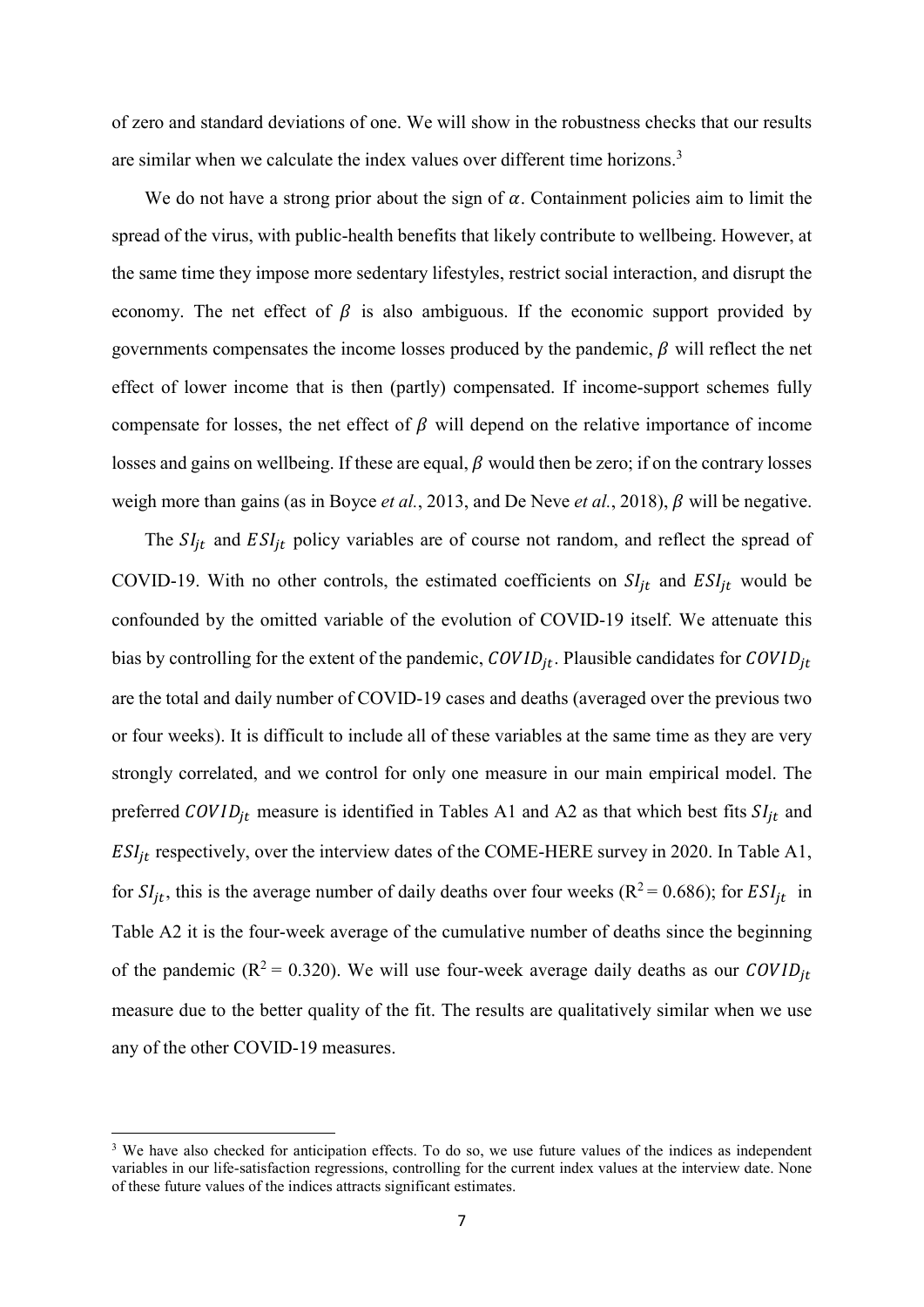The vector  $X_{it}$  includes standard individual characteristics (age and its square, the log of equivalised monthly household disposable PPP-adjusted income in January 2020, and dummies for gender, partnership status, education, labour-force status, and country of residence). We control for macro-trends and individual time-invariant heterogeneity by introducing respectively wave fixed-effects  $\lambda_t$  and individual fixed-effects  $\mu_t$ <sup>4</sup>. In our panel estimations, all of the  $X_{it}$  variables will be dropped apart from labour-force status. Standard errors are clustered at the  $SI_{it} * ESI_{it}$  level. We will also present a number of robustness checks to show that our conclusions hold with different versions of our main specification.

We consider the sample of COME-HERE respondents who were present in at least two out of the four 2020 survey waves, and who provided valid information on life satisfaction and the socio-demographic variables. This sample consists of 20,337 observations (on 6,039 individuals); the associated descriptive statistics appear in Table 1. French, German, Italian and Spanish respondents make up a little over 20% of the sample each, while 12% of the observations come from Swedish respondents. In terms of the wave structure, 30% of the observations are from Wave One, and the remainder are fairly equally distributed across the three remaining waves. Just under half of the sample observations come from women and the high-educated *(i.e.* those with a diploma from post-secondary education). As with all panel surveys, there is some attrition. Although we do not use weights in our main specification, we will show in the robustness checks that we obtain similar results when we address non-random attrition via Inverse-Probability Weights.

Figure 2 depicts the evolution of the Stringency and Economic Support Indices across the five COME-HERE countries over April to November 2020. At each of the four waves, the dots refer to the average values of the indices across the various interview dates at that wave (where the value taken by the indices on any day is itself an average over the two weeks prior to that day). Stringency is U-shaped in almost every country: the index fell after the first COVID-19 wave and the release of the first lockdowns in Europe (from April to August) but then rose with

<sup>4</sup>In alternative specifications, we introduced a linear time trend rather than wave fixed-effects, and then omitted all time variables. In both cases, the significance levels are comparable and the estimated coefficients are somewhat larger. We use wave fixed-effects in the main specification to account in a flexible way for the influence of confounders that are shared between individuals by wave.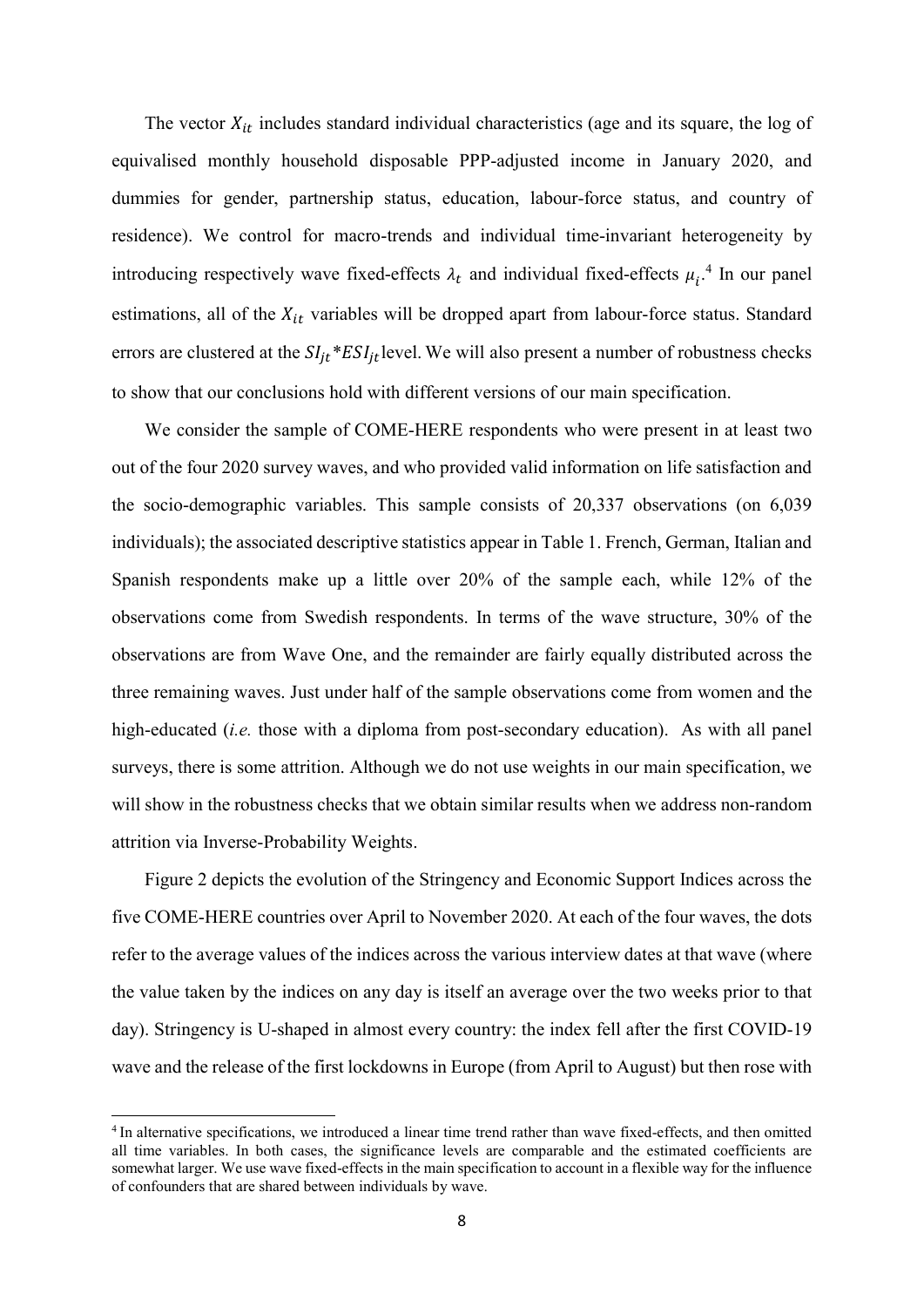the second COVID-19 wave and the new series of lockdowns (from August to November). The only country with a different pattern is Sweden, where no lockdowns were introduced: here the Stringency Index is on the contrary fairly flat over 2020, taking on the lowest average figure among the COME-HERE countries.

On the right-hand side of Figure 2 the pattern for the Economic Support Index across countries is more nuanced. This Index remained high and stable in Spain throughout the sample period, while it rose over time in Italy and Sweden but fell in France and Germany. This reflects the key economic responses summarised by the International Monetary Fund's policy tracker (see www.imf.org/en/Topics/imf-and-covid19/Policy-Responses-to-COVID-19). The first economic support measures in Spain appeared as early as the beginning of March, with an overall budget of 47 Billion Euros (4.2% of Spanish GDP) being agreed by the government over the course of 2020. These measures included easier access to unemployment benefits, higher sick pay for COVID-19 infected workers, support for the self-employed who lost work, a new means-tested minimum-income scheme, and subsidising new rental programs for vulnerable renters. The governments in the other COME-HERE countries implemented somewhat-similar economic support schemes. In Italy, an emergency package of around 25 Billion Euros (1.6% of Italian GDP) was announced in March 2020. In line with the evolution of the Economic Support Index in Figure 2, the government adopted additional packages of fiscal measures during 2020 to support families, the health-care system and businesses. Around 100 Billion Euros had been devoted to support packages by the Italian government by the end of 2020. As in Italy, the Swedish government gradually increased its support to the families and businesses during the course of 2020. Around 16% of Swedish GDP was allocated to capital injections, liquidity support and family subsidies. Similar packages were also adopted by the French and German governments early in 2020, although these became more targeted over time.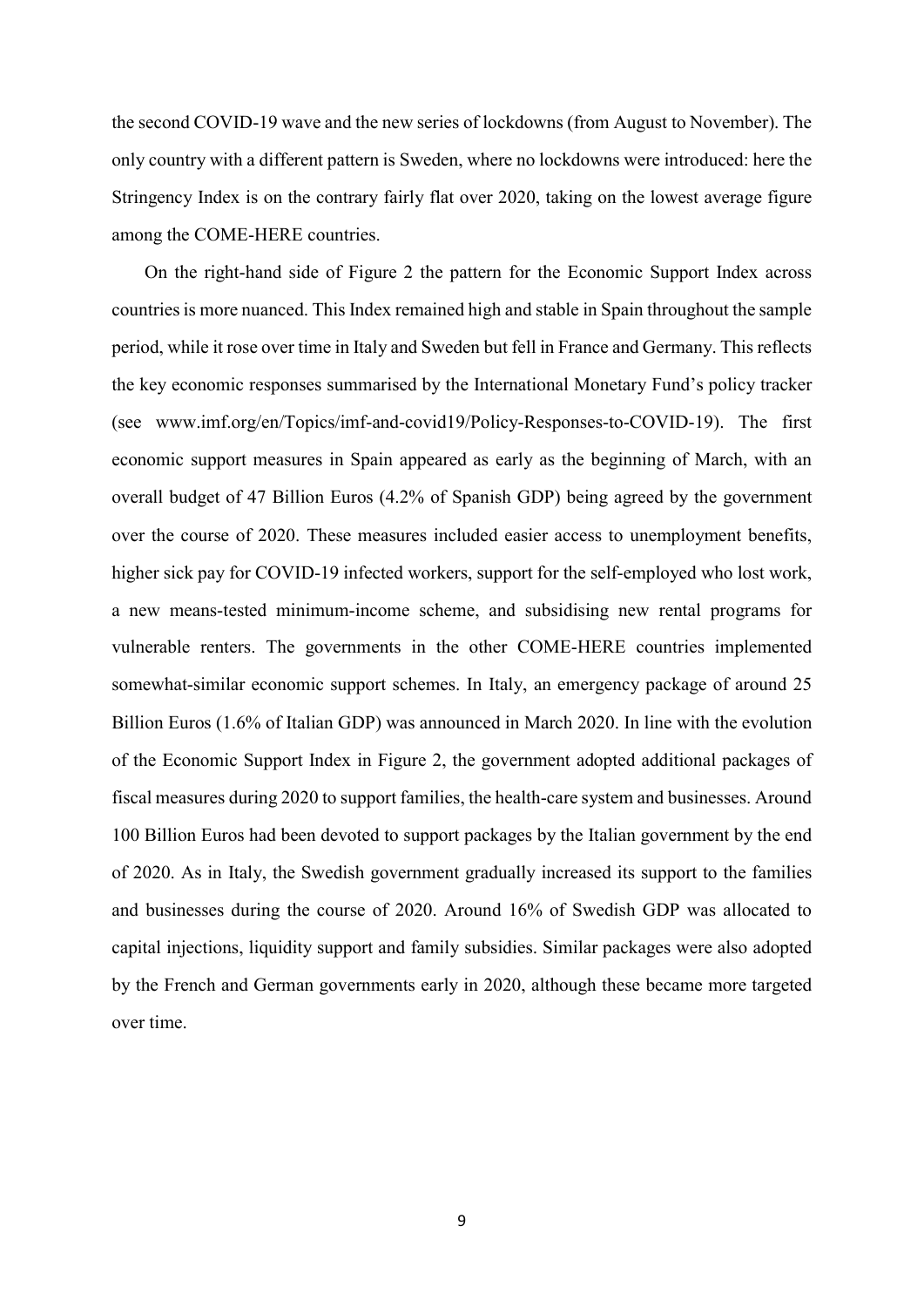#### 3. Pandemic Policy and Life Satisfaction

# 3.1. Main Results

-

Table 2 lists the regression results from the estimation of Equation (1). Columns (1) and (2) introduce the Stringency Index and Economic Support Index separately in an equation with no other controls: the former attracts a negative and very-significant estimate but there is no significant correlation with the latter.<sup>5</sup> We then introduce both at the same time in column  $(3)$ : although the two indices are positively correlated, with a Pearson's correlation coefficient of 0.18, this produces only very little change in the estimated Index coefficients.  $6$  Column (4) then addresses any confounding effect from the spread of COVID-19 itself by controlling for the 4 week average number of daily deaths. This turns out to have only a slight attenuation effect on the estimate for the Stringency Index, which remains significant; there continues to be no evidence of a relationship between the Economic Support Index and life satisfaction in our five countries over the course of 2020. The 4-week average number of daily deaths attracts a negative, but insignificant, estimated coefficient.<sup>7</sup>

Column (5) introduces controls for individual heterogeneity, via the variables in the  $X_{it}$ vector. The estimates for the Stringency Index and Economic Support Index are unsurprisingly unaffected, as there is little reason to believe that changes in individual characteristics within a country over a short time period would be correlated with the government's COVID-19 policy responses. We last include individual fixed effects in column (6), which will reflect, for example, differences in the use of the life-satisfaction scale. In these regressions, we do not include sex, education, marital status, or income in January 2020, as these do not change (or change only very little) over the seven-month period. The introduction of individual fixed effects does not affect our estimates either: a one standard-deviation higher Stringency Index

<sup>5</sup> The negative relationship between the Stringency Index and life satisfaction in COME-HERE data is also found in Schifano et al. (2021). Their focus is rather on the correlation between subjective well-being and working from home, and they control for the Stringency Index as a confounder of this correlation. They consider not only life satisfaction, but also a worthwhile life, loneliness, depression and anxiety. They do not examine the role of the Economic Support Index.

 $6$  We also investigated a possible interaction between *SI* and *ESI* in the life-satisfaction regressions. We found no evidence of this, either introducing the values of the indices in continuous form or as dummy variables for above/below their median values (by country).

<sup>&</sup>lt;sup>7</sup> Controlling for the parallel evolution of COVID-19 itself using the seven other indicators in Tables A1 and A2 produces similar results: the Stringency Index reduces life satisfaction, and the Economic Support Index and COVID-19 are statistically uncorrelated.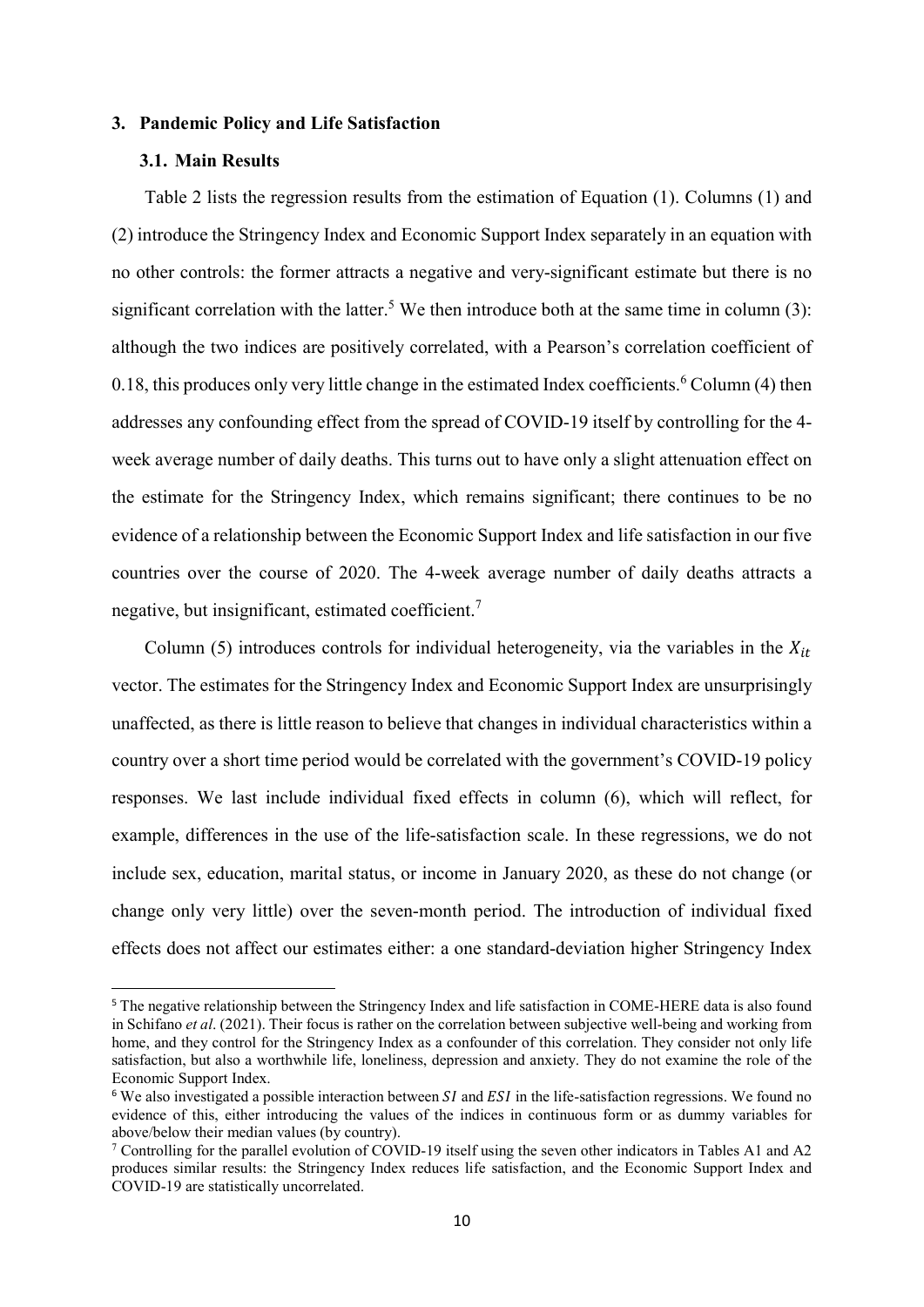is estimated to reduce life satisfaction by 0.05 of a standard deviation, while there continues to be no relationship with the Economic Support Index. The negative relationship between life satisfaction and the Stringency Index is in line with Brodeur *et al.* (2021). The effect of a onestandard deviation increase in the Stringency Index in our data is sizeable, and equivalent in the cross-section results of column (5) to one-third of the coefficient on partnership, and not much less than the coefficient on tertiary education. The effect size is similar to that found by Adams-Prassl et al. (2021) in their analysis of US data in March-May 2020, where lockdown in the State of residence reduced the WHO-5 mental-health measure by 0.048 of a standard deviation.

During the pandemic, policy makers had to evaluate the costs and benefits of stringency policies such stay-at-home orders. From a life-satisfaction perspective, our results suggest a net negative impact of policy stringency, even though these were designed to limit the spread of the virus. The well-being effect of an increase of one standard deviation in the Stringency Index is three times that of a one standard-deviation rise in the average number of daily deaths. Even though the latter estimate is not significant in the current analysis, it is of interest to calculate the implied trade-off between stringency and mortality in our life-satisfaction results.<sup>8</sup>

One standard deviation of mortality in our sample is four deaths per million per day. One month of higher stringency is thus "worth it" in well-being terms if it saves three times four deaths per million per day for 30 days: in a country the size of the UK (with 66 Million inhabitants), this figure is 23 760. Layard et al. (2020), in their well-being evaluation of optimal lockdown policy in the UK, make the assumption that one month of lockdown would prevent 35 000 deaths. If a standard deviation of stringency is at least equal to two-thirds of the stringency of a lockdown, then we suggest that stringency has raised societal well-being.

The finding of no significant relationship between life satisfaction and the Economic Support Index is striking: Does this reflect the inadequacy of economic support programmes?

<sup>&</sup>lt;sup>8</sup> Our sample is smaller than that in some large-scale social-science panel surveys, such as the UK Household Longitudinal Study and the German Socio-Economic Panel. This, in addition to our quite stringent regression specification, may limit our statistical power (in the sense that doubling our sample size would likely have made a number of our estimated coefficients, including that on mortality, significant. It is also possible that different individuals are sensitive to different measures of pandemic progress, so that there is not one best measure of COVID-19 incidence.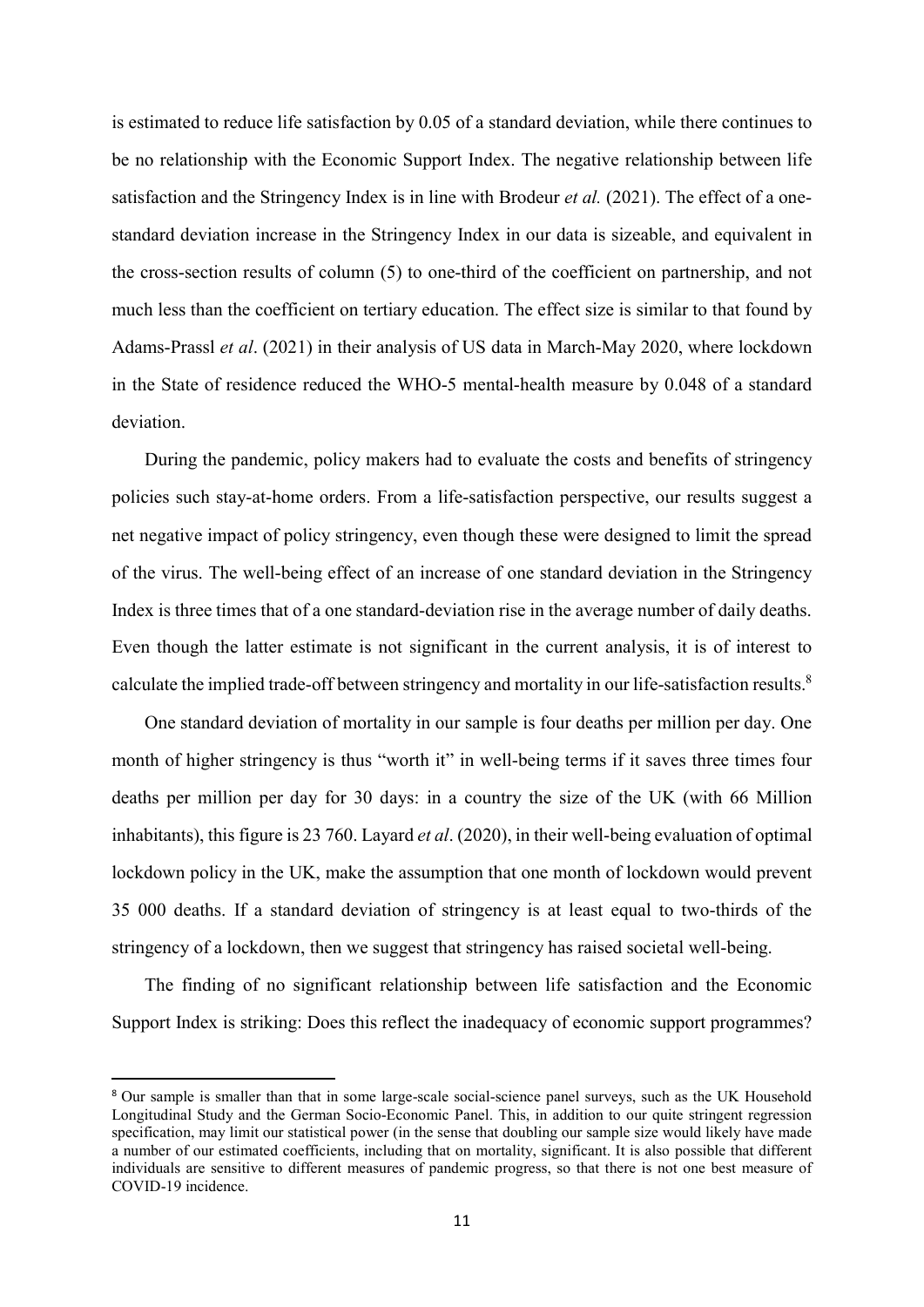This may seem unlikely, as we know that this governmental economic support reduced inequality and poverty (Clark et al., 2021a, and Menta, 2021) and increased household incomes (Clark et al., 2021b) in the COME-HERE survey countries. We believe that a more-convincing explanation is that of an omitted variable. The Economic Support Index is higher exactly when (unobserved) economic needs due to reduced incomes were greater. With these needs reducing life satisfaction and causing higher values of the Support Index, our estimated coefficient on the latter in a life-satisfaction equation is biased downwards. As such, economic support programmes did very likely work, but we cannot see this in our data as we would need to compare different index values while holding (unobserved) needs constant.

#### 3.2. Robustness Checks

Our baseline estimates are based on the average Stringency and Economic Support Index values over the two weeks prior to the interview date. However, some policies may take time to be effective, which could explain why we find no effect for the Economic Support Index. It can on the contrary also be argued that individuals adapt very fast to policy changes, making more recent index values more salient. We explore these possibilities in the first four columns of Table A4, where we look at the associations between life satisfaction and four new values of the indices. We consider the value of the indices at the exact day of the interview, and the average indices over the one-, three- and four-week periods prior to the interview date. In line with the baseline estimates, the Stringency Index always attracts a negative significant estimated coefficient, while that on the Economic Support Index is always statistically insignificant. Although the ESI coefficients are not significantly different from each other across the four columns, we can see that they become more positive as the time frame becomes longer: the economic support provided by governments may then well take time to become effective.

We now turn to attrition in our sample. While the resulting bias is often suggested to be limited (Fitzgerald et al., 1998, Neumark and Kawaguchi, 2004, and Cheng and Trivedi, 2015), we formally check whether this is also the case with our estimation sample in columns (5) and (6)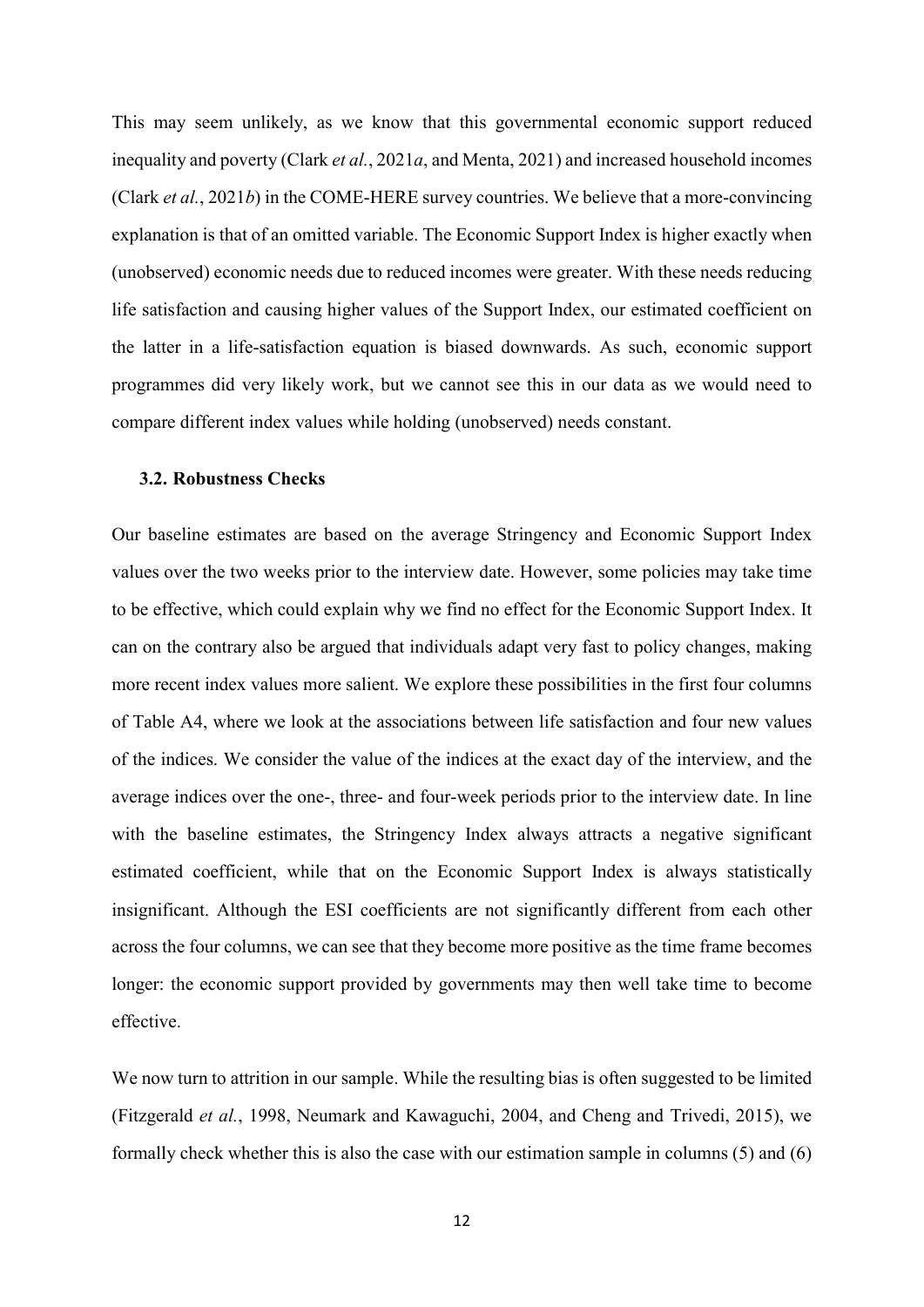of Table A4, where we respectively estimate our baseline regressions using the cross-sectional and longitudinal weights from the COME-HERE survey. The estimated coefficients are only little changed by these weights, so that attrition does not affect our conclusions.

#### 3.3. Heterogeneity

-

Table 2 revealed the *average* effects of the COVID-19 policy responses on life satisfaction. We may however believe that these are stronger for certain types of respondents. Table 3 thus shows the estimates from an augmented version of Equation (1) including interaction terms. To avoid endogeneity issues, this heterogeneity analysis appeals only to time-invariant or pre-COVID 19 characteristics. All of the regressions in Table 3 are panel, including individual fixed effects.

In column (1) of Table 3, the Stringency Index coefficient is 50% larger for women, consistent with lockdowns having increased the burden on women in terms of household chores (Alon et al., 2020, and Farré et al., 2020) and that a household time-allocation perceived by women as unfair reduces their subjective wellbeing (Flèche *et al.*, 2018 and 2020).<sup>9</sup> This is also in line with Pierce et al. (2020), where the prevalence of clinical levels of mental distress, as measured by the GHQ-12, in the UK during 2020 rose faster for women than for men, and Adams-Prassl et al. (2021), where the entire effect of lockdown on mental health in the US is driven by women. Using UK Understanding Society data, Etheridge and Spantig (2020) conclude that the reduced social capital caused by social distancing explains an important part of the gender gap in mental health observed in 2020.We find on the contrary no significant gender difference for the correlation with the Economic Support Index.

In columns (2) and (3) we uncover no heterogeneity with respect to education or partnership status. However, in column (4) both retirement and employment have a protective role against the negative consequences of stringency.<sup>10</sup> This may reflect that over two-thirds of

<sup>&</sup>lt;sup>9</sup> We have checked whether this female penalty is stronger for mothers, the assumption being that having children increases the time spent in housework. Our results, available upon request, suggest the opposite: being a mother partially compensates for the female penalty in life satisfaction. This may be because children have a buffering effect against some of the negative consequences of stringency policies, such as loneliness.

 $10$  The reference category in column (4) is individuals of working age who are without a job: the unemployed, homemakers and students. We do not find significant interaction terms when we consider these categories separately. Key-sector employees are self-identified from a question in the COME-HERE survey asking whether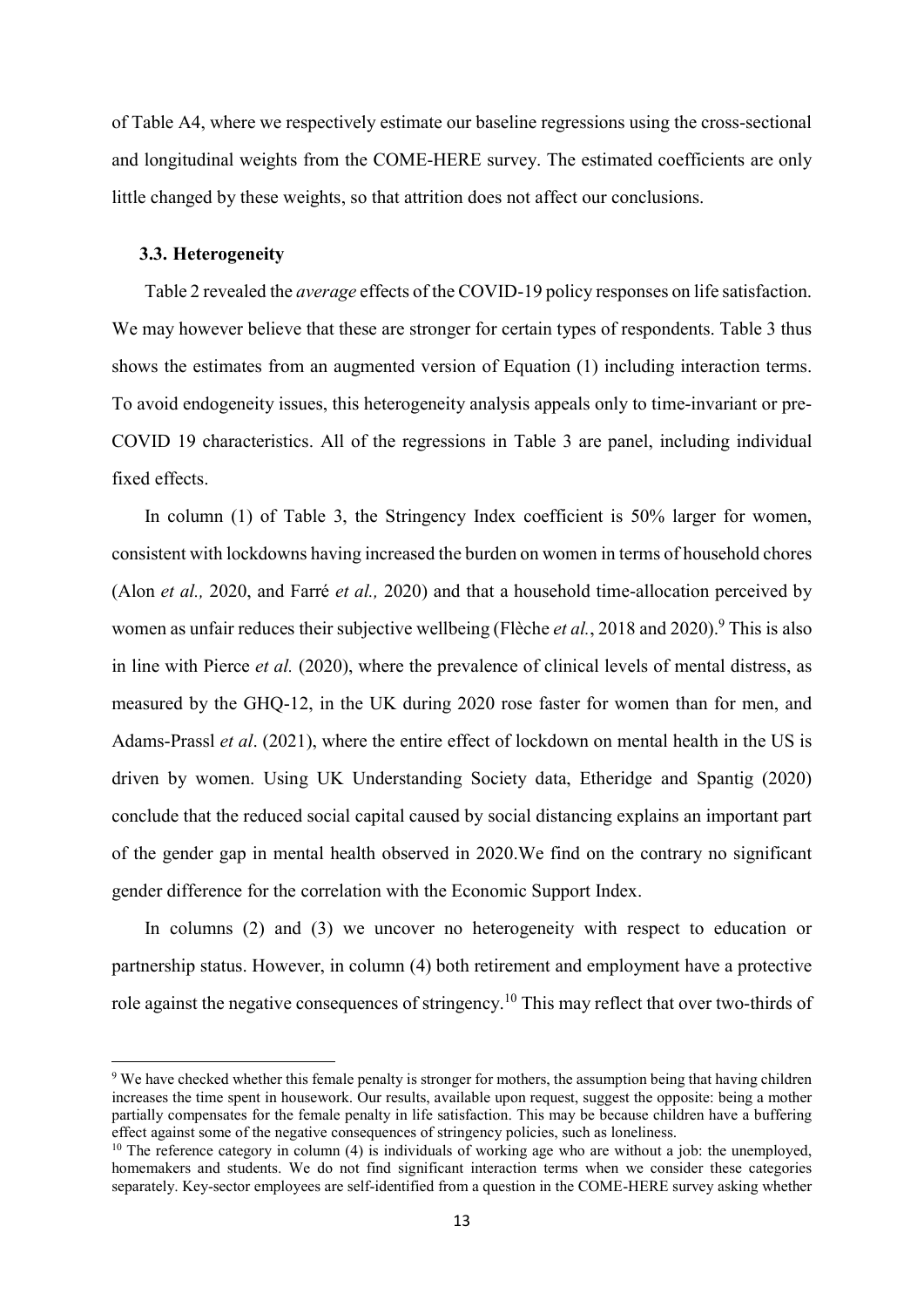individuals in the reference category here are women. All of these interactions are insignificant for the Economic Support Index in the bottom panel of Table 3.

Last, we check in column (5) whether the effects of pandemic policy differed across the household income distribution, as reflected by a dummy variable for the household having above-median equivalised household income in January 2020. Our prior was that richer respondents probably had better resources to cope with stringent policies (via better housing and greater financial security, among others); however, the interaction term in column (5) is negative and significant. The richer half of our sample have rather suffered more from greater stringency than did the poorer half. This may reflect that stringency had a disproportionate effect on the types of leisure activities in which well-off households are more likely to engage. Using semi-nonparametric IV estimation of shape-invariant Engel curves, Blundell et al. (2007) show that income increases food-out expenditures. Income also has a positive correlation with the demand for tourism (Alegre and Pou, 2004) and cultural activities such as theatre (Ateca-Amestoy, 2008), the access to both of which was sharply restricted or removed entirely by more stringent travel restriction and lockdowns.

### 4. Conclusion

-

We have used a unique relatively high-frequency panel survey over 2020, covering France, Germany, Italy, Spain and Sweden, to show that more-stringent policies significantly reduce life satisfaction. This correlation is found conditional on the spread of the pandemic itself. This fall in life satisfaction is larger for women, respondents with weak ties to the labour market, and those with relatively-high household income. On the contrary, we find no life-satisfaction effect of the economic support provided by governments, perhaps showing that this latter has served to compensate for the lower income that would have prevailed in its absence.

Our results have a number of policy implications. They first underline that lockdowns have had significant well-being costs, which should enter the welfare calculus when determining

the respondent worked in one of a list of "key sectors" as defined by many governments. Other-sector employees are those who did not self-identify as key-sector workers.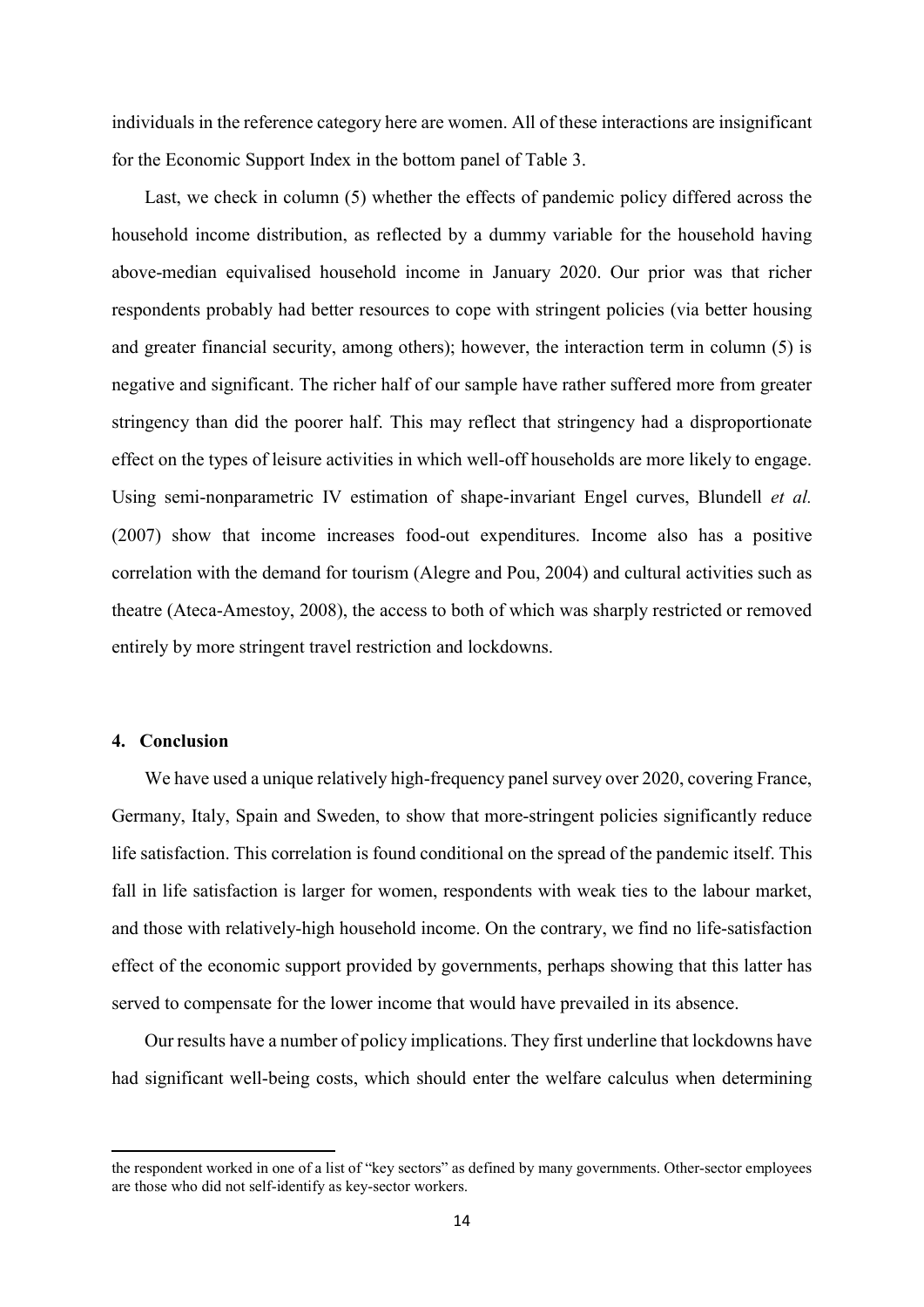pandemic policy. These costs are also not distributed equally: in particular, women's wellbeing has been more strongly affected. As well-being is known to predict a number of behaviours, pandemic policy may not only have transient effects but also be reflected in future economic, social and political outcomes.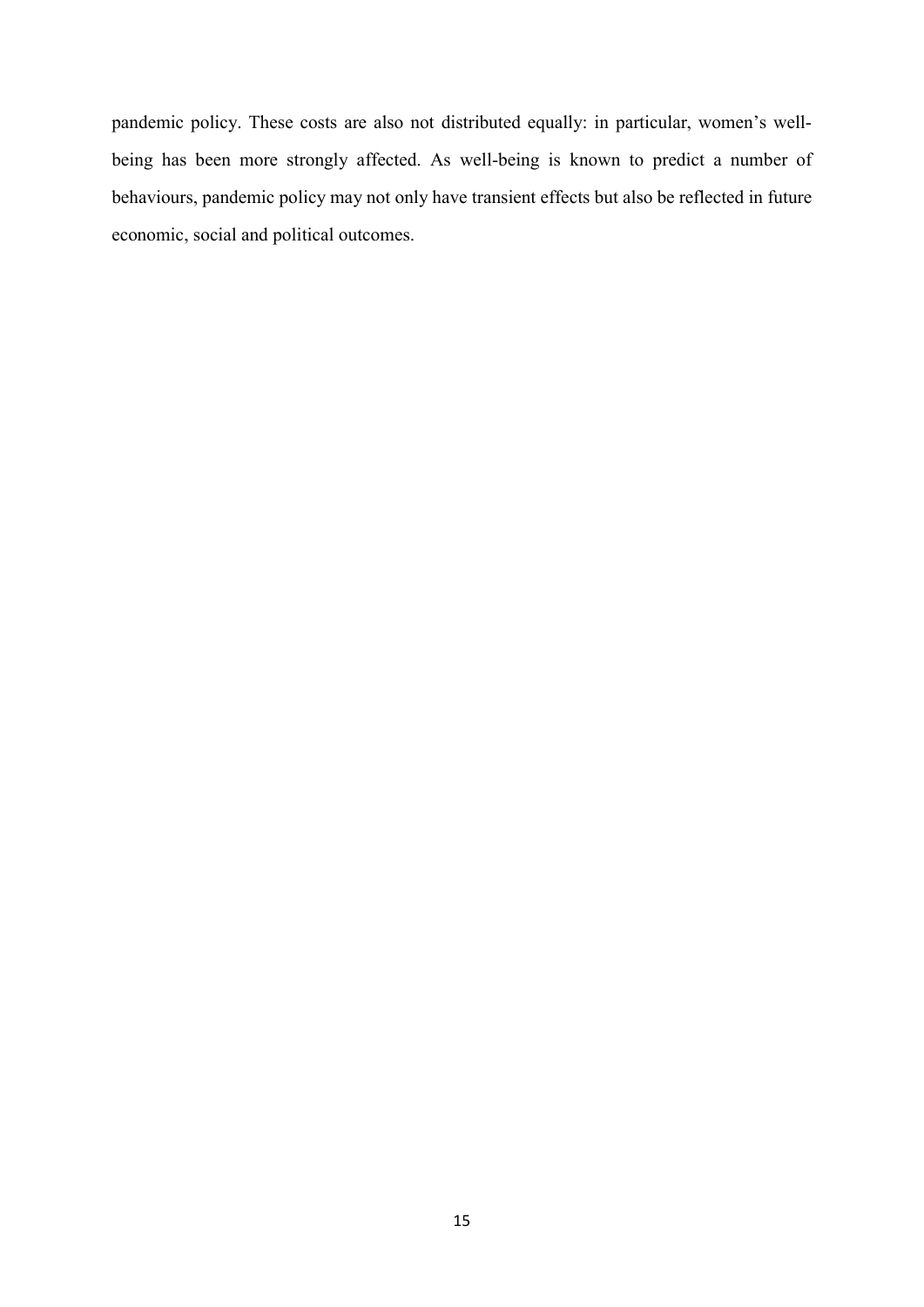#### **References**

- Adams-Prassl, A., T. Boneva, M. Golin and C. Rauh, "Inequality in the impact of the coronavirus shock: Evidence from real time surveys," Journal of Public Economics, 189, 104245, 2020.
- Adams-Prassl, A., T. Boneva, M. Golin and C. Rauh, "The Impact of the Coronavirus Lockdown on Mental Health: Evidence from the US," Economic Policy, forthcoming, 2021.
- Aknin, L., J.-E. De Neve, E. Dunn, D. Fancourt, E. Goldberg, J. Helliwell, S.P. Jones, E. Karam, R. Layard, S. Lyubomirsky, A. Rzepa, S. Saxena, E.M. Thornton, T.J. VanderWeele, A.V. Whillans, J. Zaki, O.K. Caman and Y.B. Amour, "Mental Health During the First Year of the COVID-19 Pandemic: A Review and Recommendations for Moving Forward," Perspectives on Psychological Science, forthcoming, 2021.
- Alegre, J. and L. Pou, "Micro-economic determinants of the probability of tourism consumption," Tourism Economics, 10, 125-144, 2004.
- Alon, T., M. Doepke, J. Olmstead-Rumsey and M. Tertilt, "The impact of COVID-19 on gender equality," NBER Working Paper No. 26947, 2020.
- Ateca-Amestoy, V., "Determining heterogeneous behavior for theater attendance," Journal of Cultural Economics, 32, 127-151, 2008.
- Banks, J., D. Fancourt and X. Xu, "Mental Health and the COVID-19 Pandemic," World Happiness Report 2021, 107-130, 2021.
- Beland, L.P., A. Brodeur and T. Wright, "The short-term economic consequences of COVID-19: Exposure to disease, remote work and government response," IZA Discussion Paper No. 13159, 2020.
- Belot, M., S. Choi, J.C. Jamison, N.W. Papageorge, E. Tripodi and E. Van den Broek-Altenburg, "Unequal consequences of COVID-19: representative evidence from six countries," Review of Economics of the Household, 19, 769–783, 2021.
- Blundell, R., X. Chen, and D. Kristensen, "Semi-nonparametric IV estimation of shapeinvariant Engel curves," Econometrica, 75, 1613-1669, 2007.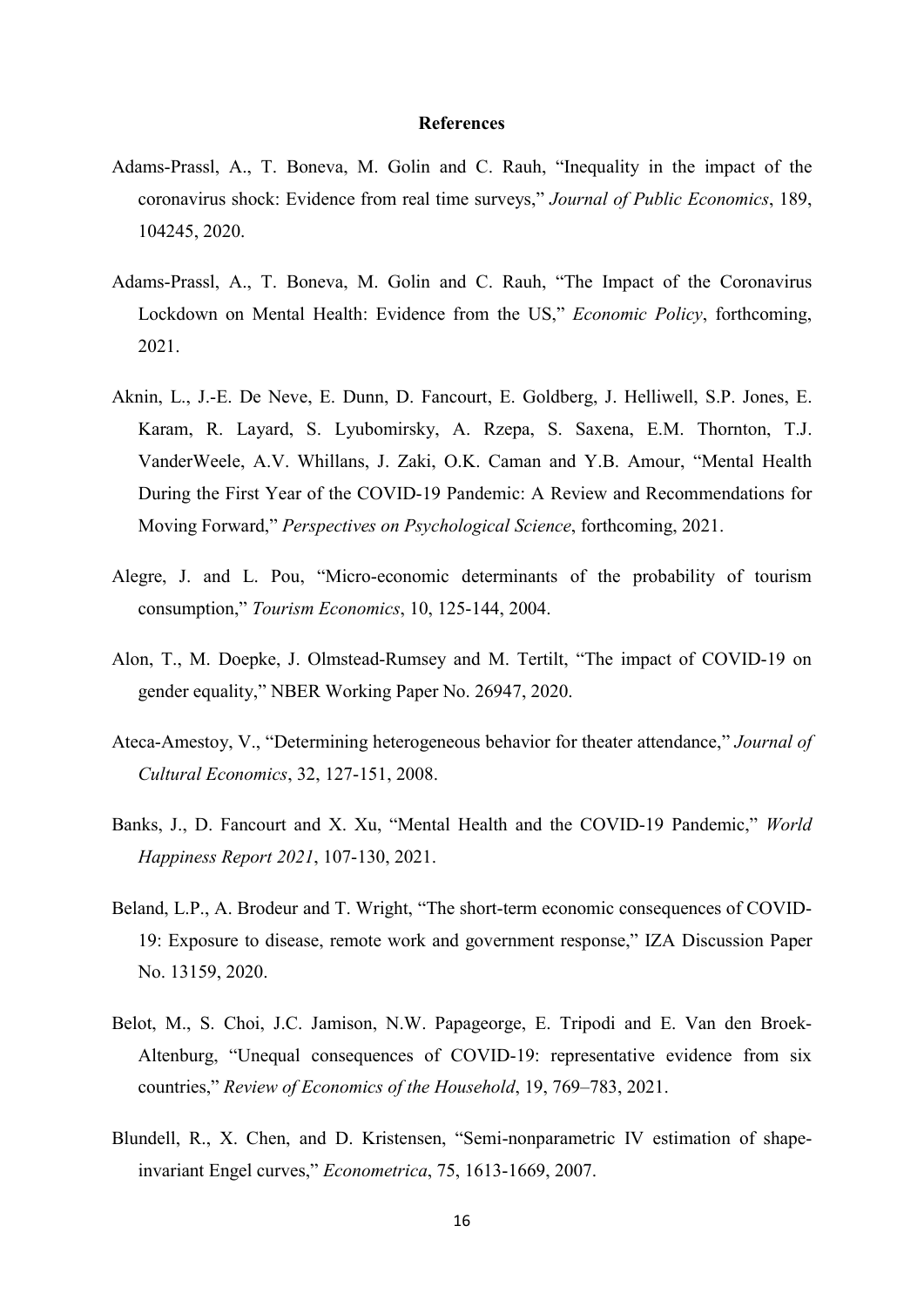- Bottan, N., B. Hoffmann and D. Vera-Cossio, "The unequal impact of the coronavirus pandemic: Evidence from seventeen developing countries," PloS One, 15, e0239797, 2020.
- Boyce, C.J., A.M. Wood, J. Banks, A.E. Clark and G.D. Brown, "Money, well-being, and loss aversion: Does an income loss have a greater effect on well-being than an equivalent income gain?," Psychological Science, 24, 2557-2562, 2013.
- Brewer, M. and L. Gardiner, "Return to spender: Findings on family incomes and spending from the Resolution Foundation's coronavirus survey," Resolution Foundation, 2020.
- Brodeur, A., A.E. Clark, S. Flèche and N. Powdthavee, "Assessing the impact of the coronavirus lockdown on unhappiness, loneliness, and boredom using Google Trends," Journal of Public Economics, 193, 104346, 2021.
- Cheng, T. C., and P.K. Trivedi, "Attrition bias in panel data: a sheep in wolf's clothing? A case study based on the Mabel survey," Health Economics, 24, 1101-1117, 2015.
- Clark, A.E., "What really matters in a job? Hedonic measurement using quit data," Labour Economics, 8, 223-242, 2001.
- Clark, A.E., "SWB as a measure of individual well-being," in Adler, M.D. and M. Fleurbaey, eds., Oxford Handbook of Well-Being and Public Policy, 518-552, Oxford University Press, New York, 2016.
- Clark, A.E., C. D'Ambrosio and A. Lepinteur, "The fall in income inequality during COVID-19 in four European countries," Journal of Economic Inequality, forthcoming, 2021a.
- Clark, A.E., C. D'Ambrosio, A. Lepinteur and G. Menta, "COVID-19 and income losses in five European countries," University of Luxembourg, Mimeo, 2021b.
- De Neve, J.-E., G. Ward, F. De Keulenaer, B. Van Landeghem, G. Kavetsos, and M.I. Norton, "The asymmetric experience of positive and negative economic growth: Global evidence using subjective well-being data," Review of Economics and Statistics, 100, 362-375, 2018.
- Etheridge, B., and L. Spantig, "The gender gap in mental well-being during the Covid-19 outbreak: Evidence from the UK," ISER Working Paper No. 2020-08, 2020.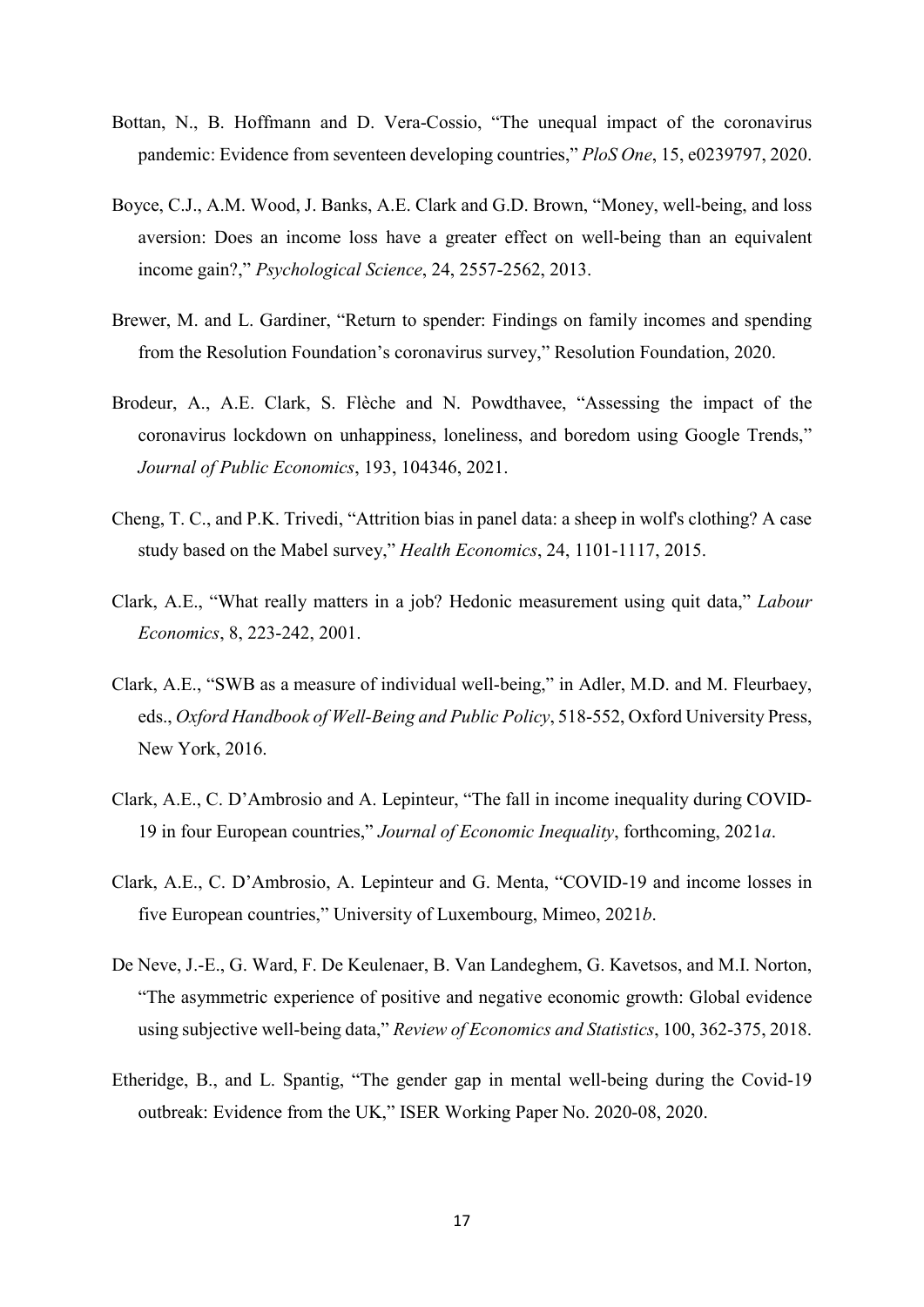- Fancourt, D., A. Steptoe, and F. Bu, "Trajectories of anxiety and depressive symptoms during enforced isolation due to COVID-19 in England: a longitudinal observational study," Lancet Psychiatry, 8, 141-149, 2020.
- Farré, L., Y. Fawaz, L. González, and J. Graves, "How the COVID-19 lockdown affected gender inequality in paid and unpaid work in Spain," IZA Discussion Paper No. 13434, 2020.
- Fitzgerald, J., and P. Gottschalk, "An analysis of the impact of sample attrition on the second generation of respondents in the Michigan Panel Study of Income Dynamics," Journal of Human Resources, 33, 300-344, 1998.
- Flèche, S., A. Lepinteur and N. Powdthavee, "Gender norms and relative working hours: Why do women suffer more than men from working longer hours than their partners?," AEA Papers and Proceedings, 108, 163-168, 2018.
- Flèche, S., A. Lepinteur and N. Powdthavee, "Gender norms, fairness and relative working hours within households," Labour Economics, 65, 101866, 2020.
- Giuntella, O., K. Hyde, S. Saccardo and S. Sadoff, "Lifestyle and mental health disruptions during COVID-19," Proceedings of the National Academy of Sciences, 118, e2016632118, 2021.
- Greyling, T., S. Rossouw and T. Adhikari, "A Tale of Three Countries: What is the Relationship Between COVID-19, Lockdown and Happiness?," South African Journal of Economics, 89, 25-43, 2021.
- Guven, C., C. Senik and H. Stichnoth, "You can't be happier than your wife. Happiness gaps and divorce," Journal of Economic Behavior & Organization, 82, 110-130, 2012.
- Guven, C., P. Sotirakopoulos and A. Ulker, "Short-term labour market effects of COVID-19 and the Associated National Lockdown in Australia: Evidence from longitudinal labour force survey," GLO Discussion Paper No. 635, 2020.
- Hale, T., N. Angrist, E. Cameron-Blake, L. Hallas, B. Kira, S. Majumdar, A. Petherick, T. Phillips, H. Tatlow and S. Webster, "Variation in government responses to COVID-19 - Version 8.0," Blavatnik School of Government Working Paper No. 2020/032, 2020.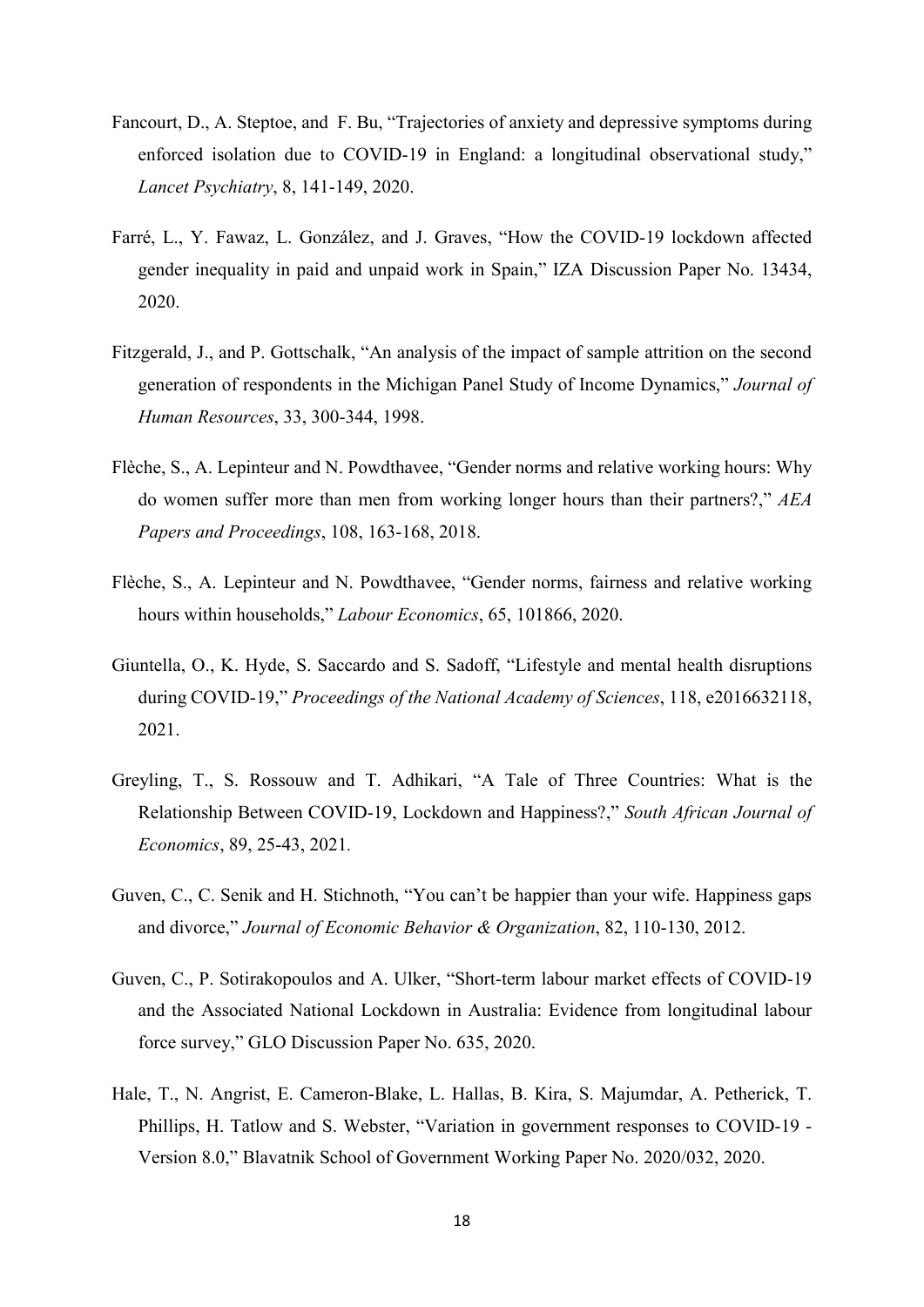- Hu, Z., X. Lin, A.C. Kaminga and H. Xu, "Impact of the COVID-19 epidemic on lifestyle behaviors and their association with subjective well-being among the general population in mainland China: Cross-sectional study," Journal of Medical Internet Research, 22, e21176, 2020.
- Kumari, A., P. Ranjan, N.K. Vikram, D. Kaur, A. Sahu, S.N. Dwivedi, U. Baitha and A. Goel, "A short questionnaire to assess changes in lifestyle-related behaviour during COVID 19 pandemic," Diabetes and Metabolic Syndrome: Clinical Research & Reviews, 14, 1697- 1701, 2020.
- Layard, R., A.E. Clark, J.-E. De Neve, C. Krekel, D. Fancourt, N. Hey, N. and G. O'Donnell, "When to release the lockdown: A wellbeing framework for analysing costs and benefits". Centre for Economic Performance, Occasional Paper No. 49, 2020.
- Liberini, F., M. Redoano and E. Proto, "Happy voters," Journal of Public Economics, 146, 41- 57, 2017.
- Medrano, M., C. Cadenas‐Sanchez, M. Oses, L. Arenaza, M. Amasene and I. Labayen, "Changes in lifestyle behaviours during the COVID‐19 confinement in Spanish children: A longitudinal analysis from the MUGI project," Pediatric Obesity, 16, e12731, 2020.
- Menta, G., "Poverty in the COVID-19 Era: Real Time Data Analysis on Five European Countries," Research in Economic Inequality, forthcoming, 2021.
- Neumark, D., and D. Kawaguchi. "Attrition bias in labor economics research using matched CPS files," Journal of Economic and Social Measurement, 29, 445-472, 2004.
- Oswald, A.J., E. Proto and D. Sgroi, "Happiness and productivity," Journal of Labor Economics, 33, 789-822, 2015.
- Pierce, M., H. Hope, T. Ford, S. Hatch, M. Hotopf, A. John, E. Kontopantelis, R. Webb, S. Wessely, S. McManus and K. M. Abel, "Mental health before and during the COVID-19 pandemic: a longitudinal probability sample survey of the UK population," Lancet Psychiatry, 7, 883-892, 2020.
- Schifano, S., A.E. Clark, S. Grieff, C. Voegele and C. D'Ambrosio, "Well-being and Working from Home during COVID-19," Information Technology & People, forthcoming, 2021.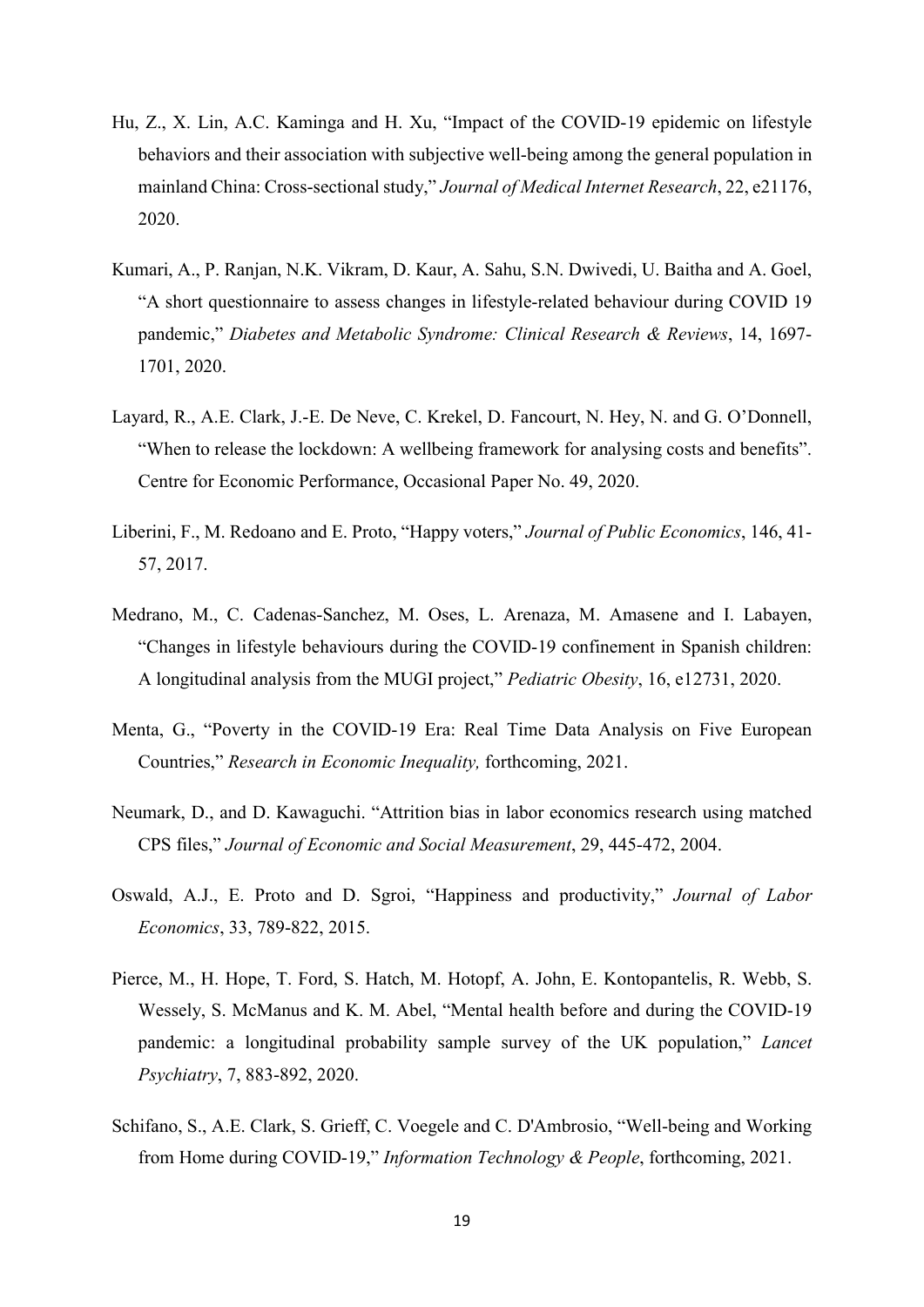- Schmidtke, J., M. Eid, C. Hetschko, M. Lawes, R. Schöb and G. Stephan, "The impact of a Covid-19 induced lockdown on well-being: An event study based on high-frequency longitudinal survey data", IAB Nuremberg, Mimeo, 2021.
- Sibley, C.G., L.M. Greaves, N. Satherley, M.S. Wilson, N.C. Overall, C.H. Lee, P. Milojev, J. Bulbulia, D. Osborne, T.L. Milfont, C.A. Houkamau, I.M. Duck, R. Vickers-Jones and F.K. Barlow, "Effects of the COVID-19 pandemic and nationwide lockdown on trust, attitudes toward government, and well-being," American Psychologist, 75, 618-630, 2020.
- Urry, H.L., J.B. Nitschke, I. Dolski, D.C. Jackson, K.M. Dalton, C.J. Mueller, M.A. Rosenkranz, C.D. Ryff, B.H. Singer and R.J. Davidson, "Making a life worth living: Neural correlates of well-being," Psychological Science, 15, 367-372, 2004.
- Ward, G., "Happiness and voting: evidence from four decades of elections in Europe," American Journal of Political Science, 64, 504-518, 2020.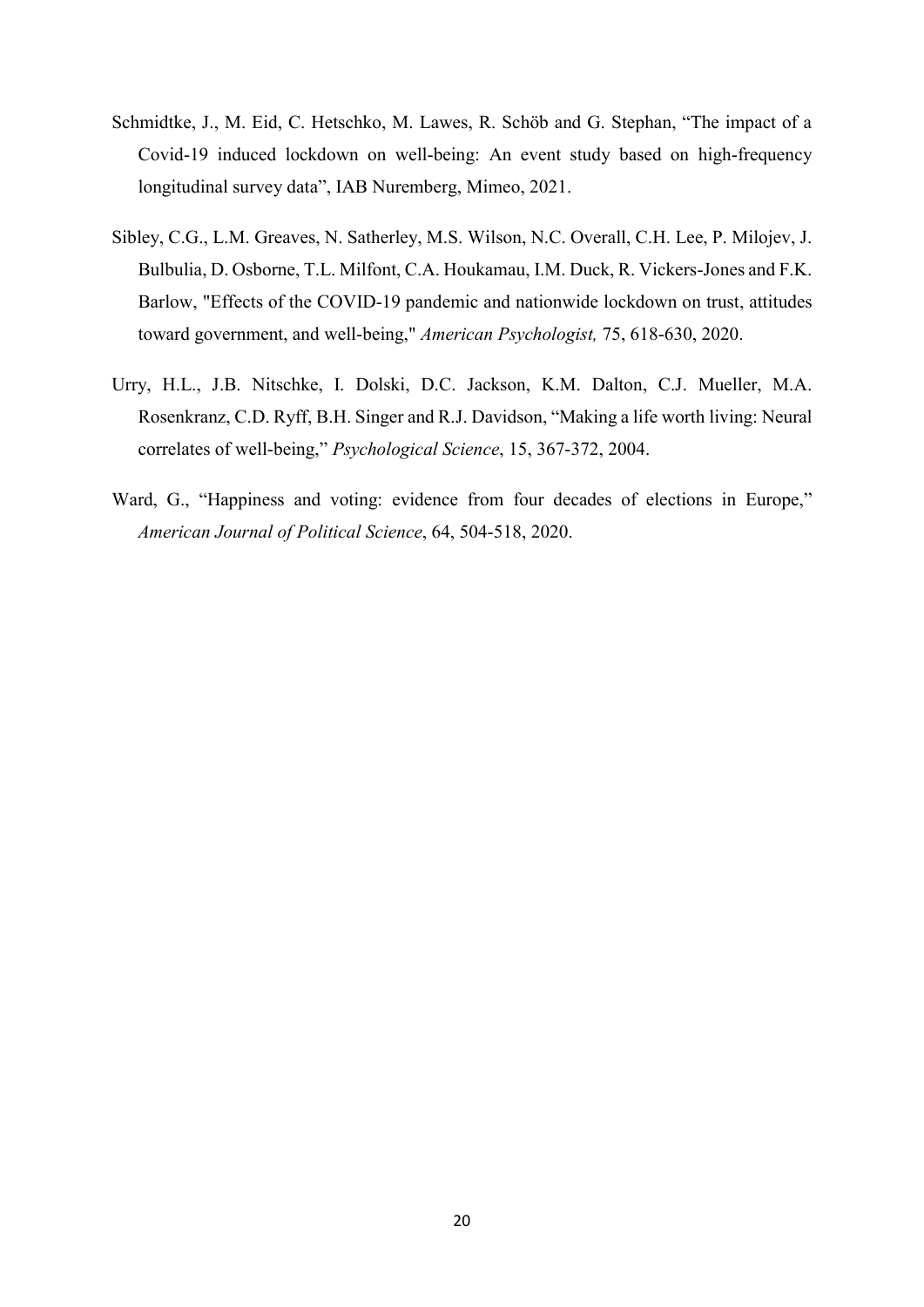## Figures and Tables



Figure 1. The Distribution of Life Satisfaction in our Estimation Sample

Figure 2. The Stringency and Economic Support Indices by country and wave



Notes: The dots refer to the average values of the indices across the various interview dates in each of the four 2020 waves of the COME-HERE survey, by country of residence. The index values come from the Oxford COVID-19 Government Response Tracker of the Blavatnik School of Government.

Note: These data refer to the estimation sample in the four 2020 waves of COME-HERE survey data.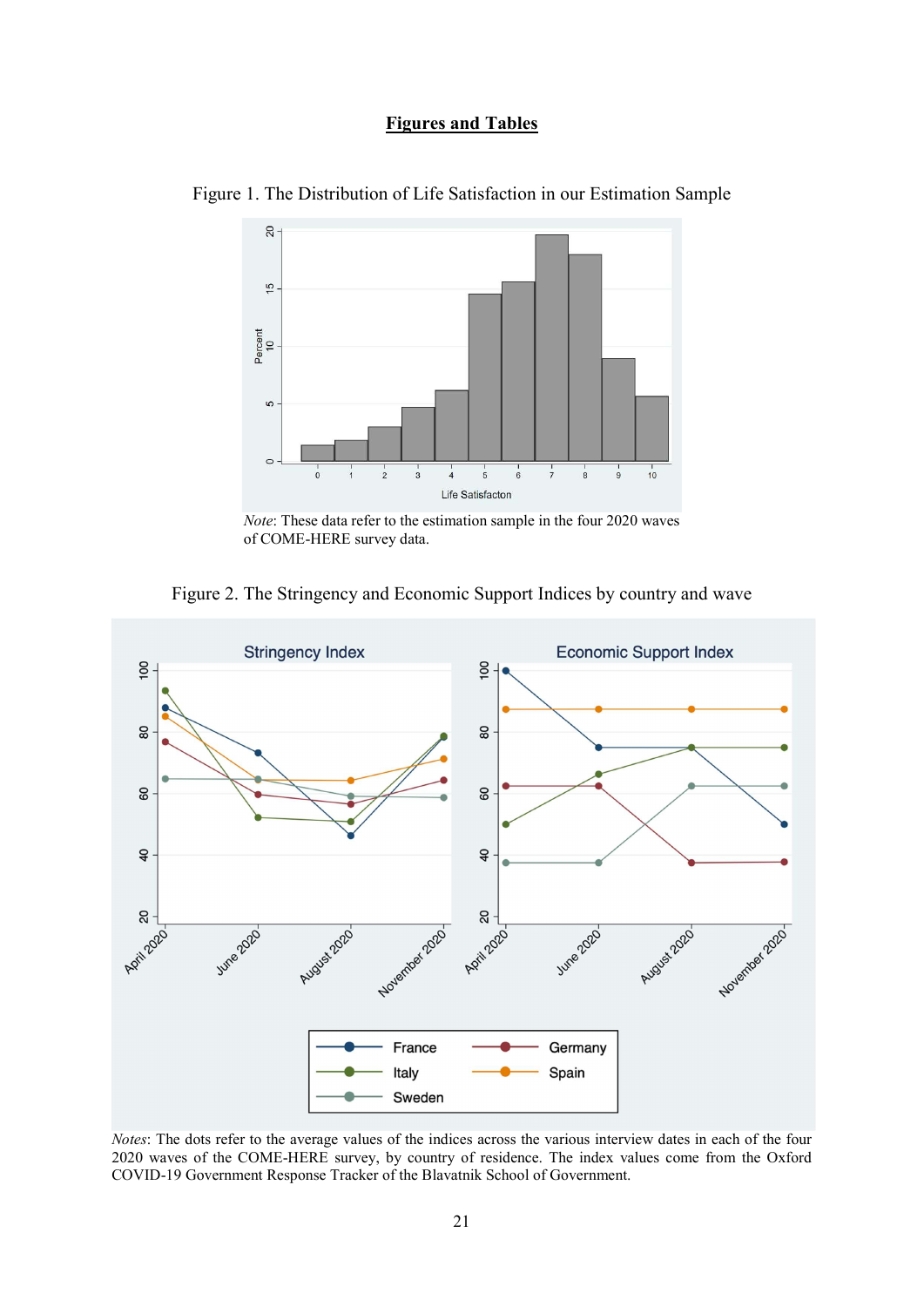|                                                            | Mean   | SD    | Min              | Max          |
|------------------------------------------------------------|--------|-------|------------------|--------------|
| Life Satisfaction                                          | 6.34   | 2.20  | $\overline{0}$   | 10           |
| OxCGRT measures:                                           |        |       |                  |              |
| Stringency Index                                           | 69.2   | 13.3  | 46.3             | 93.5         |
| Economic Support Index                                     | 67.6   | 19.1  | 29.7             | 100          |
| <b>COVID</b> Measure:                                      |        |       |                  |              |
| Average Daily Deaths/100,000 inhabitants (4 weeks average) | 0.399  | 0.391 | $\boldsymbol{0}$ | 1.26         |
| Individual Characteristics:                                |        |       |                  |              |
| Log Equivalent Household Income (Jan 2020 – in PPP)        | 7.33   | 0.678 | 5.34             | 9.54         |
| Family size                                                | 3.07   | 1.36  | $\mathbf{1}$     | 10           |
| Age                                                        | 50.0   | 15.96 | 18               | 93           |
| Female                                                     | 0.482  |       | $\boldsymbol{0}$ | $\mathbf{1}$ |
| Partnered                                                  | 0.611  |       | $\boldsymbol{0}$ | 1            |
| Primary education                                          | 0.190  |       | $\boldsymbol{0}$ | 1            |
| Secondary education                                        | 0.381  |       | $\boldsymbol{0}$ | 1            |
| Tertiary education                                         | 0.429  |       | $\overline{0}$   | 1            |
| In full-time employment                                    | 0.465  |       | $\boldsymbol{0}$ | $\mathbf{1}$ |
| In part-time employment                                    | 0.095  |       | $\boldsymbol{0}$ | 1            |
| In marginal employment                                     | 0.014  |       | $\boldsymbol{0}$ | 1            |
| Not in employment                                          | 0.425  |       | $\theta$         | 1            |
| Key-sector employee (Jan 2020)                             | 0.250  |       | $\boldsymbol{0}$ | 1            |
| Other-sector employee (Jan 2020)                           | 0.323  |       | $\overline{0}$   | $\mathbf{1}$ |
| Wave:                                                      |        |       |                  |              |
| W1: April 2020                                             | 0.297  |       | $\boldsymbol{0}$ | $\mathbf{1}$ |
| W2: June 2020                                              | 0.212  |       | $\theta$         | $\mathbf{1}$ |
| W3: August 2020                                            | 0.244  |       | $\boldsymbol{0}$ | $\mathbf{1}$ |
| W4: November 2020                                          | 0.247  |       | $\overline{0}$   | $\mathbf{1}$ |
| Country of residence:                                      |        |       |                  |              |
| France                                                     | 0.226  |       | $\boldsymbol{0}$ | 1            |
| Germany                                                    | 0.215  |       | $\boldsymbol{0}$ | $\mathbf{1}$ |
| Italy                                                      | 0.215  |       | $\boldsymbol{0}$ | $\mathbf{1}$ |
| Spain                                                      | 0.222  |       | $\boldsymbol{0}$ | $\mathbf{1}$ |
| Sweden                                                     | 0.121  |       | $\boldsymbol{0}$ | $\mathbf{1}$ |
| <i><b>Observations</b></i>                                 | 20,337 |       |                  |              |
| Individuals                                                | 6,039  |       |                  |              |

# Table 1. Descriptive Statistics

Note: These numbers refer to respondents from the four 2020 waves of the COME-HERE survey.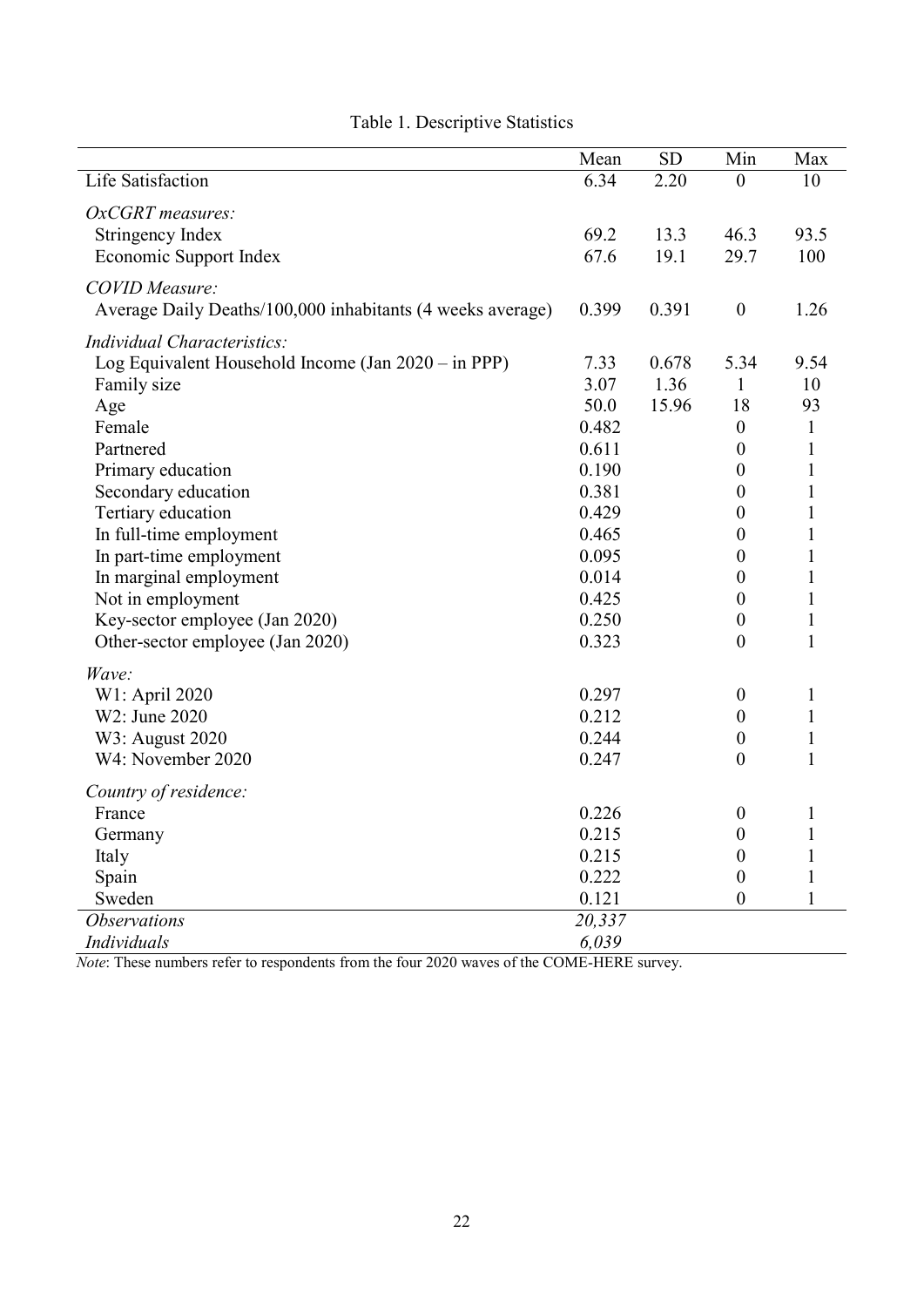|                                          | Life Satisfaction (standardised) |         |                |             |            |            |  |  |  |
|------------------------------------------|----------------------------------|---------|----------------|-------------|------------|------------|--|--|--|
|                                          |                                  | (2)     | (3)            | (4)         | (5)        | (6)        |  |  |  |
| Stringency Index                         | $-0.056***$                      |         | $-0.057***$    | $-0.051***$ | $-0.050**$ | $-0.046**$ |  |  |  |
|                                          | (0.019)                          |         | (0.020)        | (0.021)     | (0.020)    | (0.020)    |  |  |  |
| Economic Support Index                   |                                  | 0.002   | $-0.005$       | $-0.007$    | $-0.008$   | $-0.010$   |  |  |  |
|                                          |                                  | (0.021) | (0.017)        | (0.017)     | (0.017)    | (0.015)    |  |  |  |
| Average Daily Deaths/100,000 inhabitants |                                  |         |                | $-0.018$    | $-0.026$   | $-0.017$   |  |  |  |
| (4-week average)                         |                                  |         |                | (0.017)     | (0.017)    | (0.014)    |  |  |  |
| Wave and Country FE                      | Yes                              | Yes     | Yes            | Yes         | Yes        | Yes        |  |  |  |
| Controls                                 | No                               | No      | N <sub>o</sub> | No          | Yes        | Yes        |  |  |  |
| Individual FE                            | No                               | No      | No             | No          | No         | Yes        |  |  |  |

Notes: These are linear regressions. The sample here is respondents from the four 2020 waves of the COME-HERE survey; there are 20337 observations in each column. The Stringency Index, Economic Support Index and average daily deaths variable are all standardised over the estimation sample. Standard errors in parentheses are clustered at the Stringency Index\*Economic Support Index level. The cross-sectional controls are age and its square, gender, family size and relationship status (all measured at Wave 1), the log of equivalent household disposable income in January 2020 in PPP, and dummies for education and labour-force status. In the panel regression in column (6), we only retain labour-force status. \*, \*\*, and \*\*\* respectively indicate significance levels of 10%, 5% and 1%.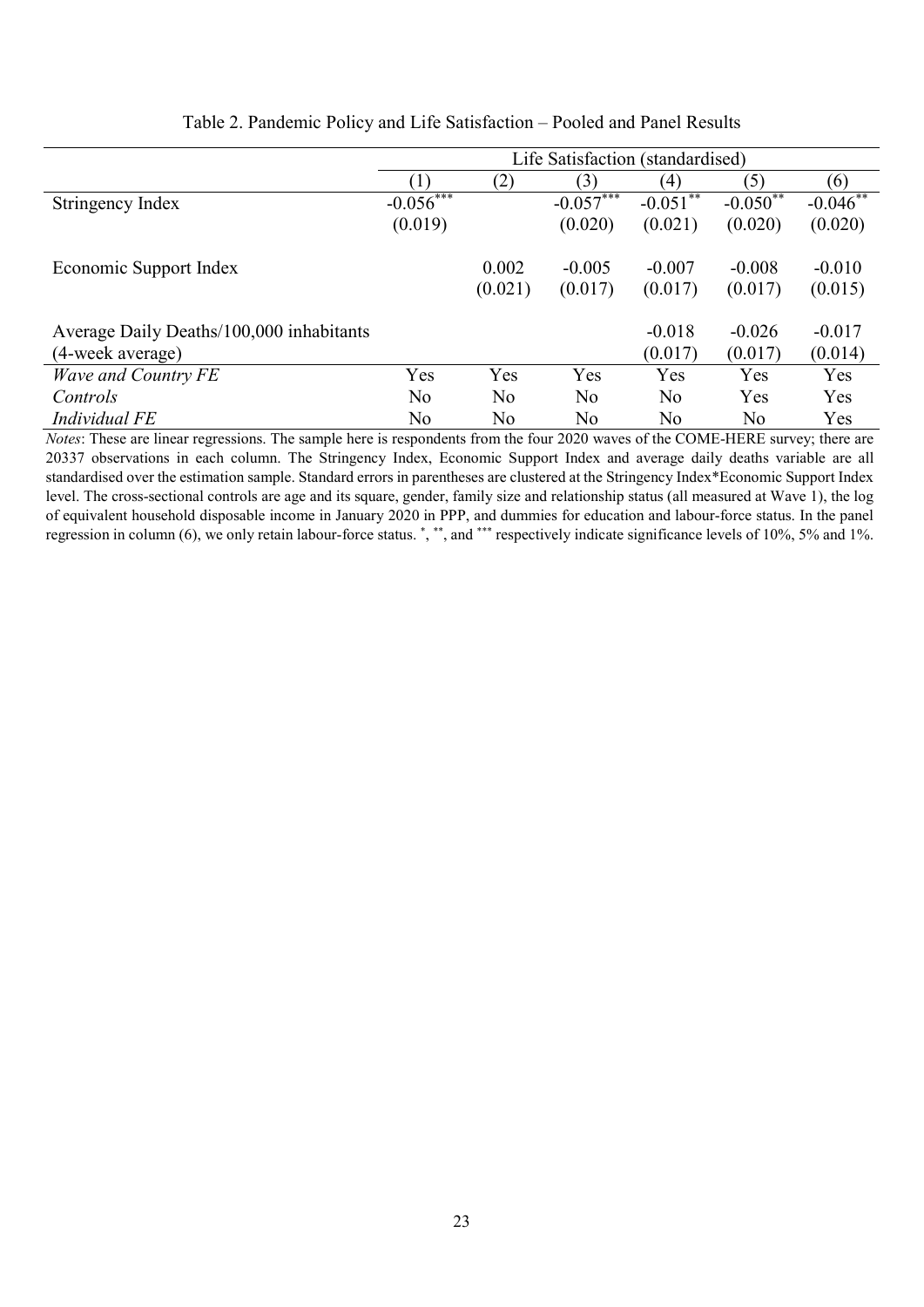|                                       | Life Satisfaction (standardised) |            |            |                           |                       |  |  |
|---------------------------------------|----------------------------------|------------|------------|---------------------------|-----------------------|--|--|
|                                       | (1)                              | (2)        | (3)        | (4)                       | (5)                   |  |  |
| Stringency Index (SI)                 | $-0.038*$                        | $-0.046**$ | $-0.048**$ | $-0.1\overline{16^{***}}$ | $-0.036$ <sup>*</sup> |  |  |
|                                       | (0.020)                          | (0.020)    | (0.020)    | (0.010)                   | (0.020)               |  |  |
| SI interacted with:                   |                                  |            |            |                           |                       |  |  |
| Female                                | $-0.016**$                       |            |            |                           |                       |  |  |
|                                       | (0.007)                          |            |            |                           |                       |  |  |
| Tertiary education                    |                                  | 0.002      |            |                           |                       |  |  |
| Partnered                             |                                  | (0.008)    | 0.004      |                           |                       |  |  |
|                                       |                                  |            | (0.006)    |                           |                       |  |  |
| Retired                               |                                  |            |            | $0.017*$                  |                       |  |  |
|                                       |                                  |            |            | (0.010)                   |                       |  |  |
| Key-sector employee                   |                                  |            |            | $0.020**$                 |                       |  |  |
|                                       |                                  |            |            | (0.010)                   |                       |  |  |
| Other-sector employee                 |                                  |            |            | $0.020**$                 |                       |  |  |
|                                       |                                  |            |            | (0.009)                   |                       |  |  |
| Above-median income                   |                                  |            |            |                           | $-0.021$ ***          |  |  |
|                                       |                                  |            |            |                           | (0.008)               |  |  |
|                                       |                                  |            |            |                           |                       |  |  |
| Economic Support Index ( <i>ESI</i> ) | $-0.013$                         | $-0.014$   | $-0.001$   | $-0.011$                  | $-0.012$              |  |  |
|                                       | (0.017)                          | (0.017)    | (0.018)    | (0.025)                   | (0.015)               |  |  |
| <b>ESI</b> interacted with:           |                                  |            |            |                           |                       |  |  |
| Female                                | 0.006                            |            |            |                           |                       |  |  |
|                                       | (0.014)                          |            |            |                           |                       |  |  |
| Tertiary education                    |                                  | 0.010      |            |                           |                       |  |  |
|                                       |                                  | (0.011)    |            |                           |                       |  |  |
| Partnered                             |                                  |            | $-0.014$   |                           |                       |  |  |
|                                       |                                  |            | (0.011)    |                           |                       |  |  |
| Retired                               |                                  |            |            | 0.002                     |                       |  |  |
|                                       |                                  |            |            | (0.018)                   |                       |  |  |
| Key-sector employee                   |                                  |            |            | $-0.005$                  |                       |  |  |
|                                       |                                  |            |            | (0.018)                   |                       |  |  |
| Other-sector employee                 |                                  |            |            | 0.003                     |                       |  |  |
|                                       |                                  |            |            | (0.020)                   |                       |  |  |
| Above-median income                   |                                  |            |            |                           | 0.004                 |  |  |
|                                       |                                  |            |            |                           | (0.011)               |  |  |

Table 3. Pandemic Policy and Life Satisfaction – Individual Heterogeneity Analysis: Panel Results

Notes: These are fixed-effects regressions. The sample here is respondents from the four 2020 waves of the COME-HERE survey; there are 20337 observations in each column. The Stringency Index and the Economic Support Index are standardised over the estimation sample. Standard errors in parentheses are clustered at the individual level. All regressions control for dummies for current labour-force status, and wave and individual fixed-effects. All interactions refer to values of the interacted variables measured at Wave One. The reference category for labour-force status is respondents who are not employed.<sup>\*</sup>,\*\*\*, and \*\*\* respectively indicate significance levels of 10%, 5% and 1%.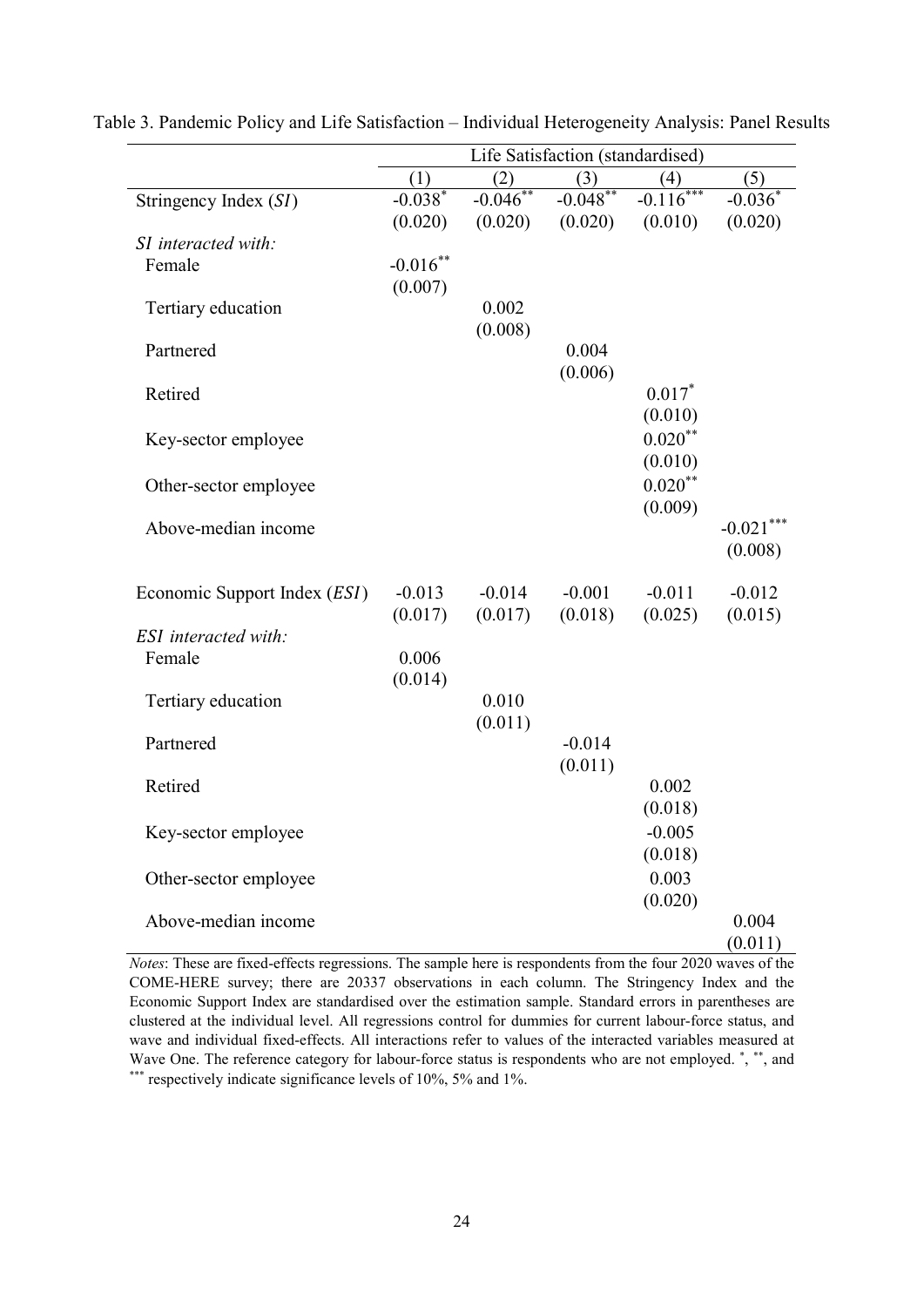|                  | Stringency Index (standardised) |                        |                        |            |            |            |            |            |  |  |
|------------------|---------------------------------|------------------------|------------------------|------------|------------|------------|------------|------------|--|--|
|                  | (1)                             | (2)                    | (3)                    | (4)        | (5)        | (6)        | (7)        | (8)        |  |  |
| Total No. Deaths | $0.263***$                      |                        |                        |            |            |            |            |            |  |  |
| (2-week average) | (0.057)                         |                        |                        |            |            |            |            |            |  |  |
| Total No. Deaths |                                 | $0.181^{\ast\ast\ast}$ |                        |            |            |            |            |            |  |  |
| (4-week average) |                                 | (0.058)                |                        |            |            |            |            |            |  |  |
| Daily Deaths     |                                 |                        | $0.780^{\ast\ast\ast}$ |            |            |            |            |            |  |  |
| (2-week average) |                                 |                        | (0.037)                |            |            |            |            |            |  |  |
| Daily Deaths     |                                 |                        |                        | $0.828***$ |            |            |            |            |  |  |
| (4-week average) |                                 |                        |                        | (0.033)    |            |            |            |            |  |  |
| Total No. Cases  |                                 |                        |                        |            | $0.417***$ |            |            |            |  |  |
| (2-week average) |                                 |                        |                        |            | (0.054)    |            |            |            |  |  |
| Total No. Cases  |                                 |                        |                        |            |            | $0.399***$ |            |            |  |  |
| (4-week average) |                                 |                        |                        |            |            | (0.055)    |            |            |  |  |
| Daily Cases      |                                 |                        |                        |            |            |            | $0.355***$ |            |  |  |
| (2-week average) |                                 |                        |                        |            |            |            | (0.056)    |            |  |  |
|                  |                                 |                        |                        |            |            |            |            |            |  |  |
| Daily Cases      |                                 |                        |                        |            |            |            |            | $0.470***$ |  |  |
| (4-week average) |                                 |                        |                        |            |            |            |            | (0.052)    |  |  |
| R-squared        | 0.069                           | 0.033                  | 0.608                  | 0.686      | 0.174      | 0.159      | 0.126      | 0.221      |  |  |

# Appendix A

Table A1. Predicting the Stringency Index by the Spread of COVID-19

Notes: These are OLS regressions of the value of the Stringency Index in Figure 2 on various measures of the spread of the pandemic. There are 285 observations in each column. Standard errors appear in parentheses.<sup>\*</sup>  $p < 0.1$ , \*\* $p < 0.05$ , \*\*\*  $p < 0.01$ .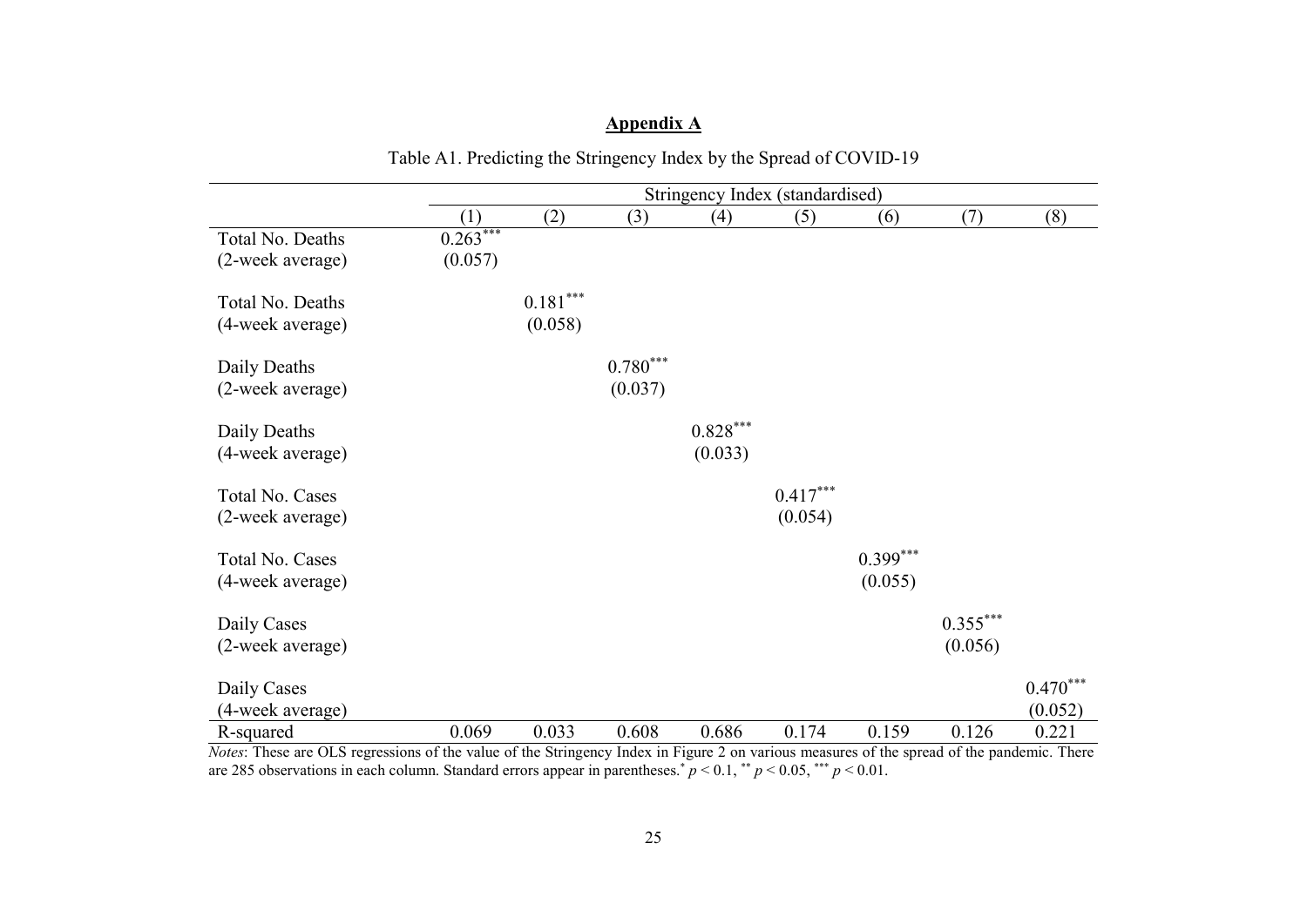|                                      | Economic Support Index (standardised) |                       |                  |                     |                       |                       |                     |                  |
|--------------------------------------|---------------------------------------|-----------------------|------------------|---------------------|-----------------------|-----------------------|---------------------|------------------|
|                                      | (1)                                   | (2)                   | (3)              | (4)                 | (5)                   | (6)                   | (7)                 | (8)              |
| Total No. Deaths<br>(2-week average) | $0.554***$<br>(0.049)                 |                       |                  |                     |                       |                       |                     |                  |
| Total No. Deaths<br>(4-week average) |                                       | $0.565***$<br>(0.049) |                  |                     |                       |                       |                     |                  |
| Daily Deaths<br>(2-week average)     |                                       |                       | 0.040<br>(0.059) |                     |                       |                       |                     |                  |
| Daily Deaths<br>(4-week average)     |                                       |                       |                  | $0.106*$<br>(0.059) |                       |                       |                     |                  |
| Total No. Cases<br>(2-week average)  |                                       |                       |                  |                     | $0.138***$<br>(0.059) |                       |                     |                  |
| Total No. Cases<br>(4-week average)  |                                       |                       |                  |                     |                       | $0.148***$<br>(0.059) |                     |                  |
| Daily Cases<br>(2-week average)      |                                       |                       |                  |                     |                       |                       | $-0.007$<br>(0.059) |                  |
| Daily Cases<br>(4-week average)      |                                       |                       |                  |                     |                       |                       |                     | 0.015<br>(0.059) |
| R-squared                            | 0.307                                 | 0.320                 | 0.002            | 0.011               | 0.019                 | 0.022                 | 0.000               | 0.000            |

| Table A2. Predicting the Economic Support Index by the Spread of COVID-19 |  |
|---------------------------------------------------------------------------|--|
|---------------------------------------------------------------------------|--|

Notes: These are OLS regressions of the value of the Economic Support Index in Figure 2 on various measures of the spread of the pandemic. There are 285 observations in each column. Standard errors appear in parentheses.\*  $p < 0.1$ ,\*\*  $p < 0.05$ ,\*\*\*  $p < 0.01$ .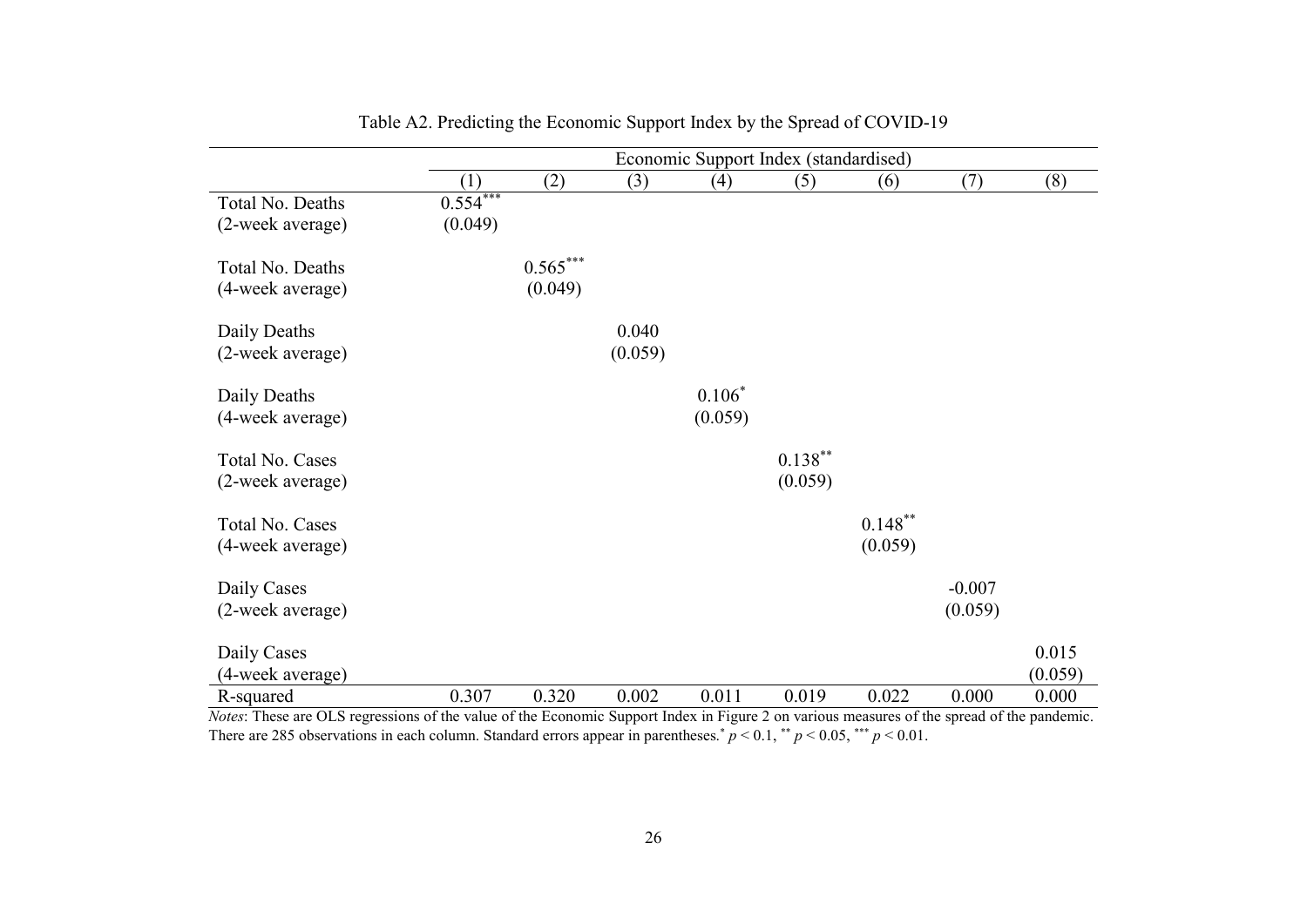|                                          | Life Satisfaction (standardised) |         |                |            |             |            |  |  |
|------------------------------------------|----------------------------------|---------|----------------|------------|-------------|------------|--|--|
|                                          | (1)                              | (2)     | (3)            | (4)        | (5)         | (6)        |  |  |
| Stringency Index                         | $-0.056***$                      |         | $-0.057***$    | $-0.051**$ | $-0.050**$  | $-0.046**$ |  |  |
|                                          | (0.019)                          |         | (0.020)        | (0.021)    | (0.020)     | (0.020)    |  |  |
| Economic Support Index                   |                                  | 0.002   | $-0.005$       | $-0.007$   | $-0.008$    | $-0.010$   |  |  |
|                                          |                                  | (0.021) | (0.017)        | (0.017)    | (0.017)     | (0.015)    |  |  |
| Average Daily Deaths/100,000 inhabitants |                                  |         |                | $-0.018$   | $-0.026$    | $-0.017$   |  |  |
| (4-week average)                         |                                  |         |                | (0.017)    | (0.017)     | (0.014)    |  |  |
| Female                                   |                                  |         |                |            | $-0.015$    |            |  |  |
|                                          |                                  |         |                |            | (0.016)     |            |  |  |
| Age                                      |                                  |         |                |            | $-0.026***$ |            |  |  |
|                                          |                                  |         |                |            | (0.004)     |            |  |  |
| Age-squared/100                          |                                  |         |                |            | $0.035***$  |            |  |  |
|                                          |                                  |         |                |            | (0.004)     |            |  |  |
| Family size                              |                                  |         |                |            | 0.000       |            |  |  |
|                                          |                                  |         |                |            | (0.006)     |            |  |  |
| Partnered                                |                                  |         |                |            | $0.154***$  |            |  |  |
|                                          |                                  |         |                |            | (0.019)     |            |  |  |
| Secondary education                      |                                  |         |                |            | $-0.002$    |            |  |  |
|                                          |                                  |         |                |            | (0.021)     |            |  |  |
| Tertiary education                       |                                  |         |                |            | $-0.063***$ |            |  |  |
|                                          |                                  |         |                |            | (0.016)     |            |  |  |
| Full-time employment                     |                                  |         |                |            | $0.095***$  | $0.177***$ |  |  |
|                                          |                                  |         |                |            | (0.023)     | (0.051)    |  |  |
| Part-time employment                     |                                  |         |                |            | 0.002       | $0.090**$  |  |  |
|                                          |                                  |         |                |            | (0.034)     | (0.036)    |  |  |
| Marginal employment                      |                                  |         |                |            | $-0.202***$ | 0.071      |  |  |
|                                          |                                  |         |                |            | (0.076)     | (0.061)    |  |  |
| Log equivalent household income          |                                  |         |                |            | $0.149***$  |            |  |  |
| (January 2020)                           |                                  |         |                |            | (0.012)     |            |  |  |
| <b>Wave and Country FE</b>               | Yes                              | Yes     | Yes            | Yes        | Yes         | Yes        |  |  |
| Controls                                 | No                               | No      | No             | No         | Yes         | Yes        |  |  |
| <b>Individual FE</b>                     | No                               | No      | N <sub>o</sub> | No         | No          | Yes        |  |  |

Table A3. Pandemic Policy and Life Satisfaction – Pooled and Panel Results (Full Results)

Notes: These are linear regressions. The sample here is respondents from the four 2020 waves of the COME-HERE survey; there are 20337 observations in each column. The Stringency Index, Economic Support Index and average daily deaths variable are all standardised over the estimation sample. Standard errors in parentheses are clustered at the Stringency Index\*Economic Support Index level.<sup>\*</sup>,<sup>\*\*</sup>, and <sup>\*\*\*</sup> respectively indicate significance levels of 10%, 5% and 1%.